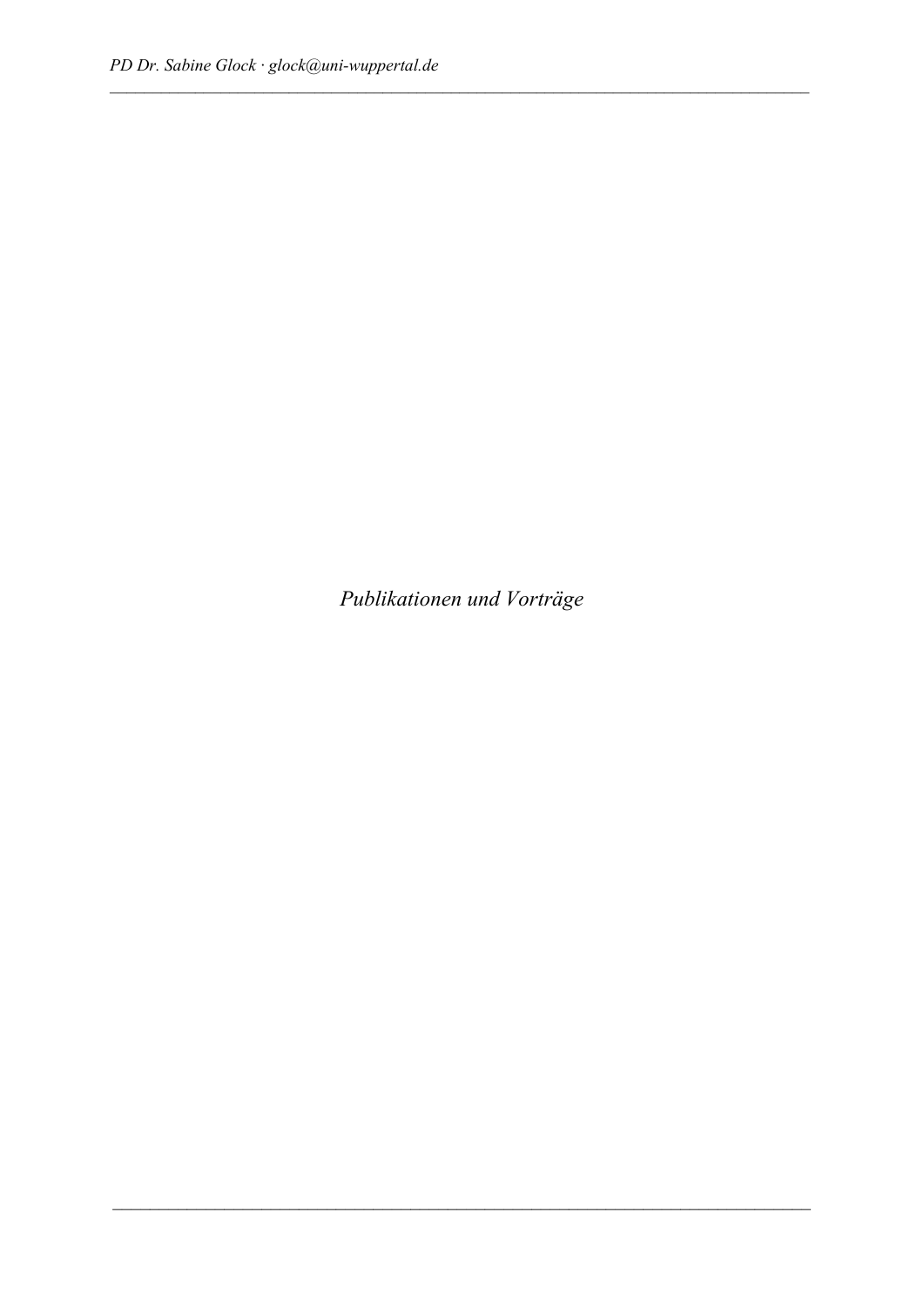Glock, S. & Kleen, H. (in press). The role of preservice teachers' implicit attitudes and causal attributions: A deeper look into students' ethnicity. *Current Psychology*.

*\_\_\_\_\_\_\_\_\_\_\_\_\_\_\_\_\_\_\_\_\_\_\_\_\_\_\_\_\_\_\_\_\_\_\_\_\_\_\_\_\_\_\_\_\_\_\_\_\_\_\_\_\_\_\_\_\_\_\_\_\_\_\_\_\_\_\_\_\_\_\_\_\_\_\_\_\_\_\_\_\_\_* 

- Schuchart, C., Glock. S. & Dunkake, I. (2021). The ethnic match between teachers and pupils and in-group favouritsm. *Social Psychology of Education*. doi: 10.1007/s11218-021- 09627-w
- Glock S. & Pit-ten Cate, I. M. (in press). What's in a diagnosis? The effect of externalizing and internalizing students´ behavior on preservice teachers' classroom management and interaction strategies. *British Journal of Educational Psychology. doi:*  10.1111/bjep.12412
- Bonefeld, M., Kleen, H. & Glock, S (2021). The effect of the interplay of gender and ethnicity on teachers' judgements: Does the school subject matter? *Journal of Experimental Education.* doi: 10.1080/00220973.2021.1878991

- Glock, S. & Kleen, H. (2020). Preservice teachers' attitudes, attributions, and stereotypes: Exploring the disadvantages of students from families with low socioeconomic status. *Studies in Educational Evaluation, 67,* 100929. doi: 10.1016/j.stueduc.2020.100929
- Pit-ten Cate, I.M., Hörstermann, T., Krolak-Schwerdt, S., Gräsel, C. Böhmer, I., & Glock, S. (2020). Teachers' information processing and judgment accuracy: effects of information consistency and accountability. *European Journal of Psychology of Education, 35,* 675-702. doi: 10.1007/s10212-019-00436-6
- Glock, S. & Kleen, H. (Hrsg.) (2020). *Stereotype in der Schule*. Wiesbaden: Springer Fachmedien.
- Glock, S. & Kleen, H. (2020). Vorwort der Herausgeberinnen: Stereotype in der Schule Eine Einführung. In S. Glock & H. Kleen (Hrsg.), *Stereotype in der Schule* (S. VII-XI). Wiesbaden: Springer Fachmedien.
- Kleen H. & Glock, S. (2020). Sag' mir, wie du heißt, dann sage ich dir, wie du bist: Eine Untersuchung von Vornamen. In S. Glock & H. Kleen (Hrsg.), *Stereotype in der Schule* (S. 99-131). Wiesbaden: Springer Fachmedien.
- Glock. S., Kleen, H., Krischler, M. & Pit-ten Cate, I. M. (2020). Die Einstellungen von Lehrpersonen gegenüber Schüler\*innen ethnischer Minoritäten und Schüler\*innen mit sonderpädagogischem Förderbedarf: Ein Forschungsüberblick. In S. Glock & H. Kleen (Hrsg.), *Stereotype in der Schule* (S. 225-279). Wiesbaden: Springer Fachmedien.
- Glock, S. & Schuchart, C. (2020). The ethnic match between students and teachers: Evidence from a vignette study. *Social Psychology of Education, 23*, 27-50. doi: 10.1007/s11218-019-09525-2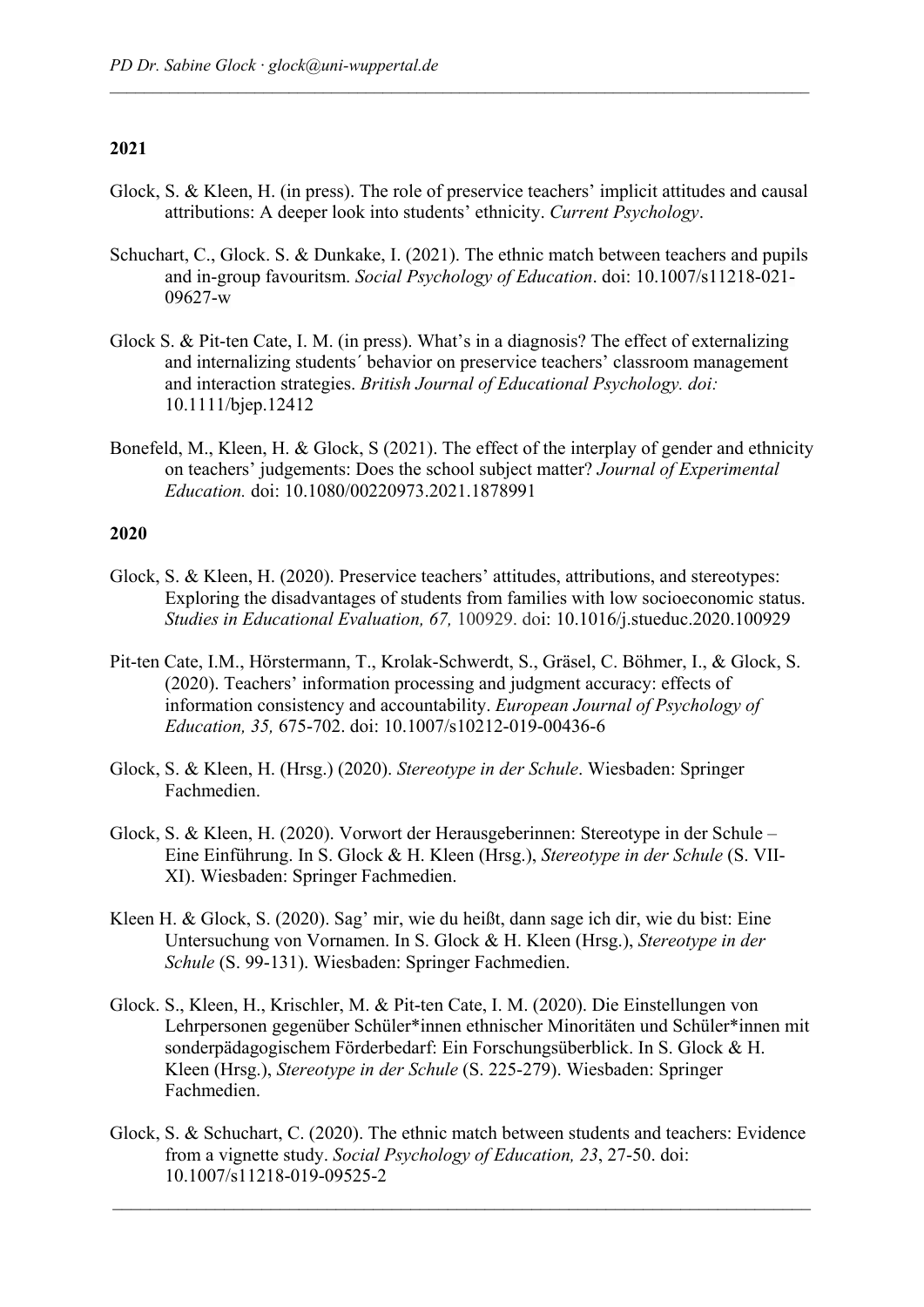Glock. S. & Kleen, H. (2019). Shifting standards for female ethnic minority students? evidence from two experimental studies. *Educational Research and Evaluation, 25,* 229-247. doi: 10.1080/13803611.2019.1701499

*\_\_\_\_\_\_\_\_\_\_\_\_\_\_\_\_\_\_\_\_\_\_\_\_\_\_\_\_\_\_\_\_\_\_\_\_\_\_\_\_\_\_\_\_\_\_\_\_\_\_\_\_\_\_\_\_\_\_\_\_\_\_\_\_\_\_\_\_\_\_\_\_\_\_\_\_\_\_\_\_\_\_* 

- Pit-ten Cate, I. M., & Glock, S. (2019). Teachers' implicit attitudes toward students from different social groups: A meta-analysis. *Frontiers in Psychology*, *10*, 2832. doi: 10.3389/fpsyg.2019.02832
- Glock, S. & Kleen, H. (2019). Implicit and explicit measures of teaching self-efficacy and their relation to cultural heterogeneity: Differences between preservice and in-service teachers. *Journal of Research in Special Education Needs, 19,* 24-35.doi: 10.1111/1471-3802.12475.
- Kleen, H., Bonefeld, M., Dickhäuser, O., & Glock, S. (2019). Implicit and explicit attitudes toward Turkish students in Germany as a function of teachers' ethnicity. *Social Psychology of Education, 22*, 883–899. doi: https://doi.org/10.1007/s11218-019- 09502-9
- Glock, S., Kleen, H. & Morgenroth, S. (2019). Stress among teachers: Exploring the role of cultural diversity in school. *Journal of Experimental Education, 87,* 696-713*.* doi: 10.1080/00220973.2019.1574700
- Glock, S., & Kleen, H. (2019). Attitudes toward students from ethnic minority groups: The roles of preservice teachers' own ethnic backgrounds and teacher efficacy activation. *Studies in Educational Evaluation*, *62*, 82–91. doi: https://doi.org/10.1016/j.stueduc.2019.04.010
- Schlag, S. & Glock, S. (2019). Entwicklung von Wissen und selbsteingeschätztem Wissen zur Klassenführung während des Praxissemesters im Lehramtsstudium. *Unterrichtswissenschaft 47*, 221-241*.* doi: 10.1007/s42010-019-00037-8
- Glock. S. & Kleen, H. (2019). Teachers' responses to student misbehavior: The role of expertise. *Teaching Education, 30,* 52-68. doi: 10.1080/10476210.2018.1444023
- Glock, S. Kovacs, C., & Pit-ten Cate, I. (2019). Teacher attitudes towards ethnic minority students: Effects of schools´ cultural diversity. *British Journal of Educational Psychology, 89,* 616-634. doi: 10.1111/bjep.12248

## **2018**

Glock, S. & Böhmer, I. (2018). Teachers' and preservice teachers' stereotypes, attitudes, and spontaneous judgments of male ethnic minority students. *Studies in Educational Evaluation, 59,* 244-255*.*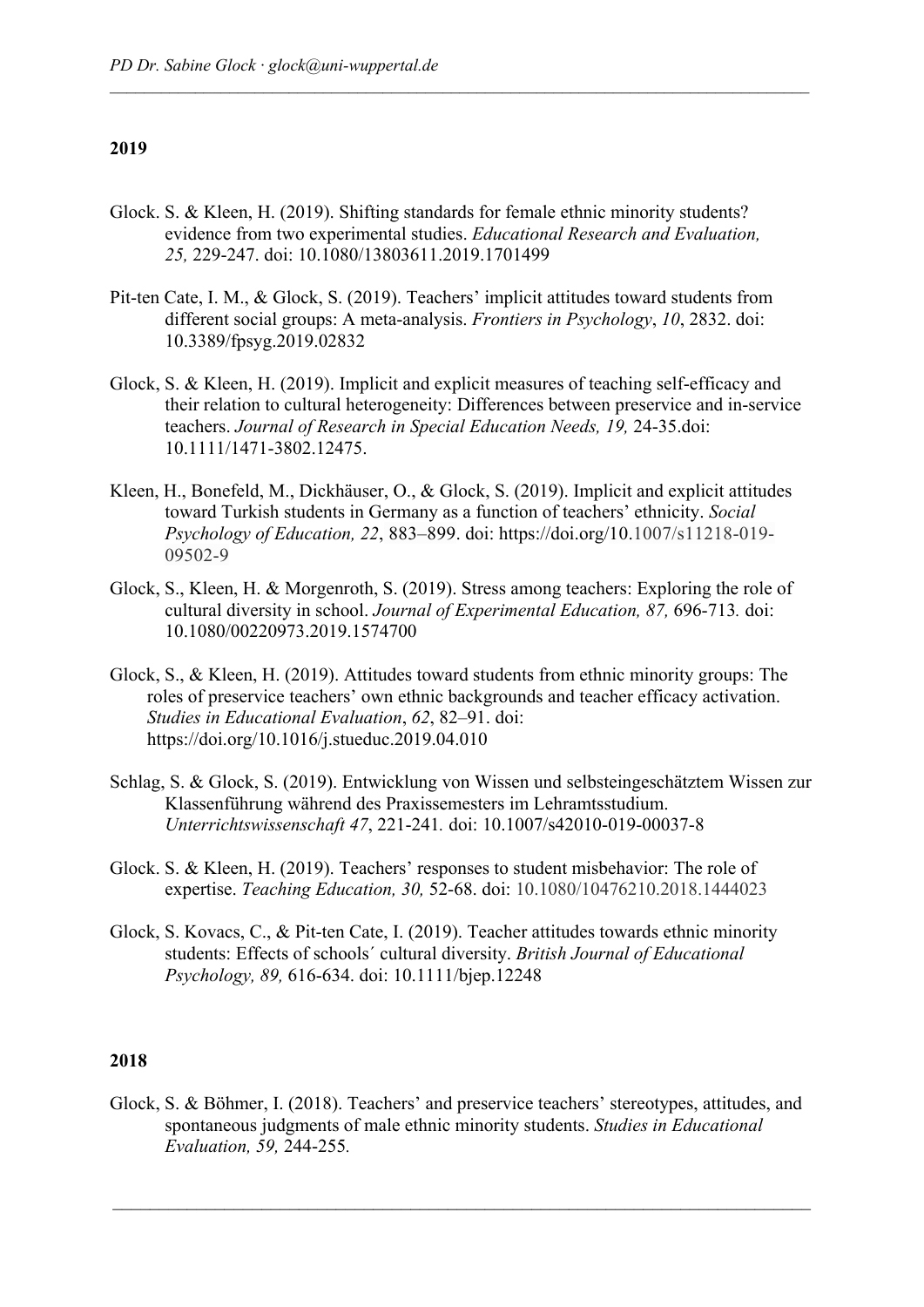Pit-ten Cate, I. M., & Glock, S. (2018). Teacher expectations concerning students with immigrant background or special educational needs. *Journal of Educational Research and Evaluation* (Special Issue: "Pygmalion's 50<sup>th</sup> anniversary: The state of the art Teacher Expectation research"), *24,* 277-294.

*\_\_\_\_\_\_\_\_\_\_\_\_\_\_\_\_\_\_\_\_\_\_\_\_\_\_\_\_\_\_\_\_\_\_\_\_\_\_\_\_\_\_\_\_\_\_\_\_\_\_\_\_\_\_\_\_\_\_\_\_\_\_\_\_\_\_\_\_\_\_\_\_\_\_\_\_\_\_\_\_\_\_* 

- Mertens, S., Glock, S. & Gräsel, C. (2018). Lerneffekte und empfundene Arbeitsbelastung durch universitäre und schulpraktische Anforderungen im Praxissemester. In M. Rothland & I. Biederbeck (Hrsg.), *Praxisphasen in der Lehrerbildung im Fokus der Bildungsforschung* (S. 95-104). Münster: Waxmann.
- Kleen, H. & Glock, S. (2018). Good classroom management for ethnic minority students? A comparison of the strategies that preservice and inservice teachers use to respond to student misbehavior. *Journal of Classroom Interaction, 53,* 4-20*.*
- Kleen, H. & Glock, S. (2018). The roles of teacher and student gender in German teachers' attitudes toward ethnic minority students. *Studies in Educational Evaluation, 59,* 102- 111*.*
- Kleen, H. & Glock, S. (2018). A further look into ethnicity: The impact of stereotypical expectations on teachers' judgments of female ethnic minority students. *Social Psychology of Education, 21,* 759-773. doi: 10.1007/s11218-018-9451-0
- Pit-ten Cate, I. & Glock, S. (2018). Teachers´ attitudes towards students with high- and loweducated parents. *Social Psychology of Education, 21*, 725–742. doi: 10.1007/s11218- 018-9436-z

- Krolak-Schwerdt, S., Hörstermann, T., Glock. S. & Böhmer, I. (2017). Teachers' assessments of students' achievements: The ecological validity of studies using case vignettes. *Journal of Experimental Education*. doi: 10.1080/00220973.2017.1370686
- Müller, B. C. N., Oude Groote Beverborg, A. & Glock, S. (2017). Pre-service teachers' academic judgments of overweight students. *Social Psychology of Education, 20,* 897- 913*.* doi: 10.1007/s11218-017-9400-3
- Glock, S. & Kleen, H. (2017). Gender and student misbehavior: Evidence from implicit and explicit measures. *Teaching and Teacher Education, 67,* 93-103. doi: 10.1016/j.tate.2017.05.015
- Glock, S. & Klapproth, F. (2017). Bad boys, good girls? Implicit and explicit attitudes toward ethnic minority students among elementary and secondary school teachers. *Studies in Educational Evaluation, 53,* 77-86. doi: 10.1016/j.stueduc.2017.04.002.
- Glock S. (2017). Pre-service teachers' responses to students' misbehavior in the classroom depend on students' ethnicity: A pilot study. *Journal of Classroom Interaction, 52*, 4- 15.
- Hörstermann, T., Pit-ten Cate, I., Krolak-Schwerdt, S. & Glock, S. (2017). Primacy effects in attention, recall and judgment patterns of simultaneously presented student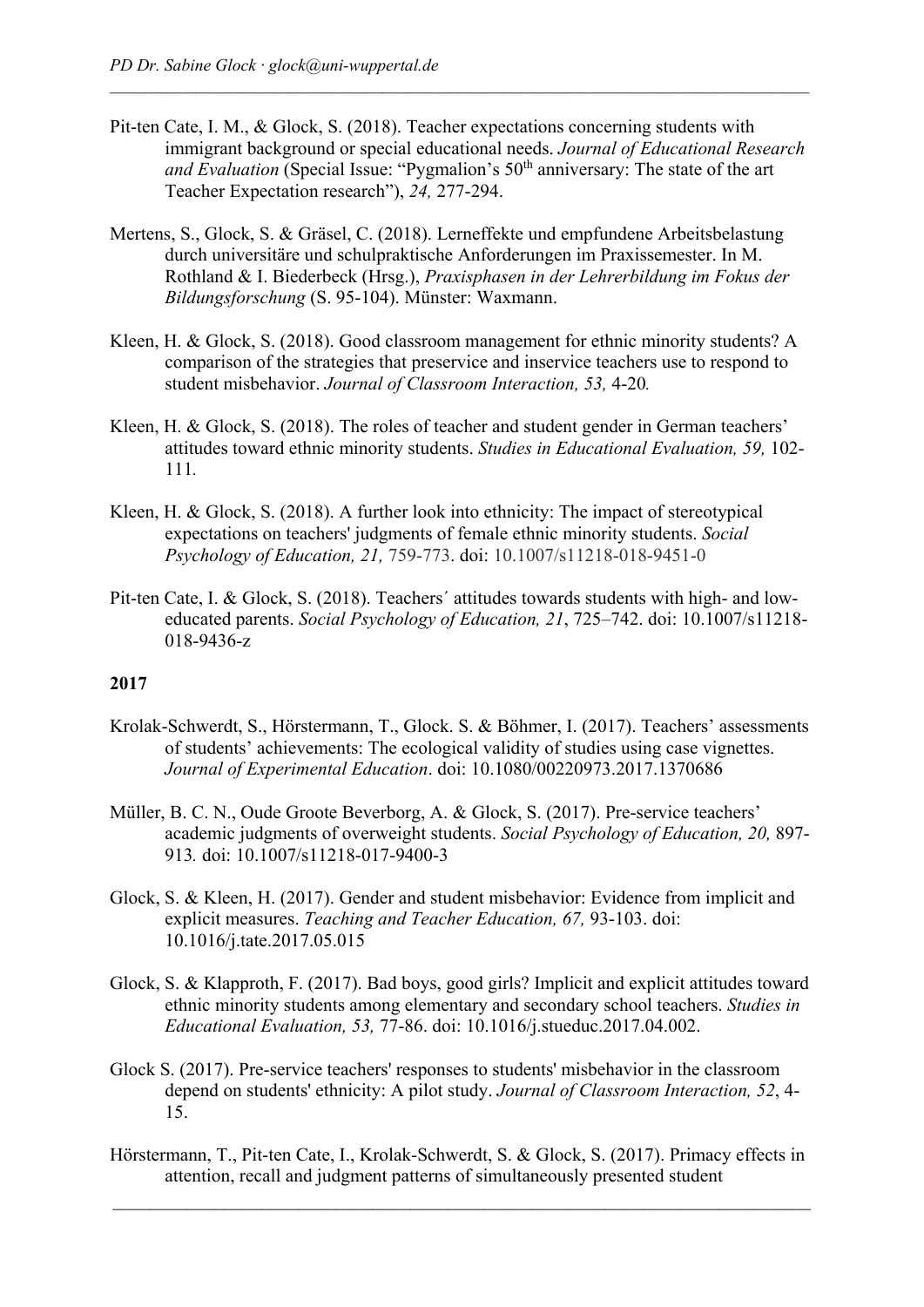information: Evidence from an eye-tracking study. In G. Hughes (Ed.), *Student Achievement: Perspectives, Assessment and Improvement Strategies* (S. 1-28). New York, NY: Nova Science Publishers.

*\_\_\_\_\_\_\_\_\_\_\_\_\_\_\_\_\_\_\_\_\_\_\_\_\_\_\_\_\_\_\_\_\_\_\_\_\_\_\_\_\_\_\_\_\_\_\_\_\_\_\_\_\_\_\_\_\_\_\_\_\_\_\_\_\_\_\_\_\_\_\_\_\_\_\_\_\_\_\_\_\_\_* 

- Böhmer, I., Gräsel, C., Krolak-Schwerdt, S., Hörstermann, T. & Glock, S. (2017). Teachers' school tracking decisions. In D. Leutner, J. Fleischer, J. Grünkorn, & E. Klieme (Eds.), *Competence Assessment in Education: Research, Models and Instruments* (S. 131-147)*.* Heidelberg: Springer.
- Klapproth, F., Kärchner, H. & Glock, S. (2017). Do students' religion and school absences moderate the effect of ethnic stereotypes on school-placement recommendations? *Journal of Experimental Education*. doi: 10.1080/00220973.2017.1293602

- Glock, S. (2016). Does ethnicity matter? The impact of stereotypical expectations on inservice teachers' judgments of students. *Social Psychology of Education, 19*, 493-509. doi: 10.1007/s11218-016-9349-7
- Hadjar, A., Krolak-Schwerdt, S., Priem, K. & Glock, S. (2016). *Gender and educational achievement*. Abingdon, UK und New York, NY: Routledge.
- Glock, S. (2016). Stop talking out of turn: The influence of students' gender and ethnicity on preservice teachers' intervention strategies for student misbehavior *Teaching and Teacher Education, 56*, 106-114*.* doi: 10.1016/j.tate.2016.02.012
- Pit-ten Cate, I., Krolak-Schwerdt, S. & Glock, S. (2016). Accuracy of teachers' tracking decisions: Short and long term effects of accountability. *European Journal of Psychology of Education, 31,* 225-243*.* doi: 10.1007/s10212-015-0259-4
- Glock, S., Oude Groote Beverborg, A. & Müller, B. C. N. (2016). Pre-service teachers' implicit and explicit attitudes toward obesity influence their judgments of students. *Social Psychology of Education, 19,* 97-115*.* doi:10.1007/s11218-015-9315-9
- Glock, S., Krolak-Schwerdt, S. & Hörstermann, T. (2016). The higher the SES the better? Implicit and explicit attitudes influence preservice teachers' judgments of students. In C. Fields (Ed.), *Stereotypes and Stereotyping: Misperceptions, Perspectives and Role of Social Media* (S. 1-16). New York, NY: Nova Science Publishers.
- Markova, M., Pit-ten Cate, I., Krolak-Schwerdt, S. & Glock, S. (2016). Preservice teachers' attitudes toward inclusion and toward students with special educational needs from different ethnic backgrounds. *The Journal of Experimental Education, 84,* 554-578. doi: 10.1080/00220973.2015.1055317
- Müller, B. C. N., Ritter, S. M., Glock, S., Dijksterhuis, A., Engels, R. C. M. E., & van Baaren, R. B. (2016). Smoking related warning messages formulated as questions positively influence short-term smoking behaviour. *Journal of Health Psychology, 21*, 60-68*.* doi: 10.1177/1359105314522083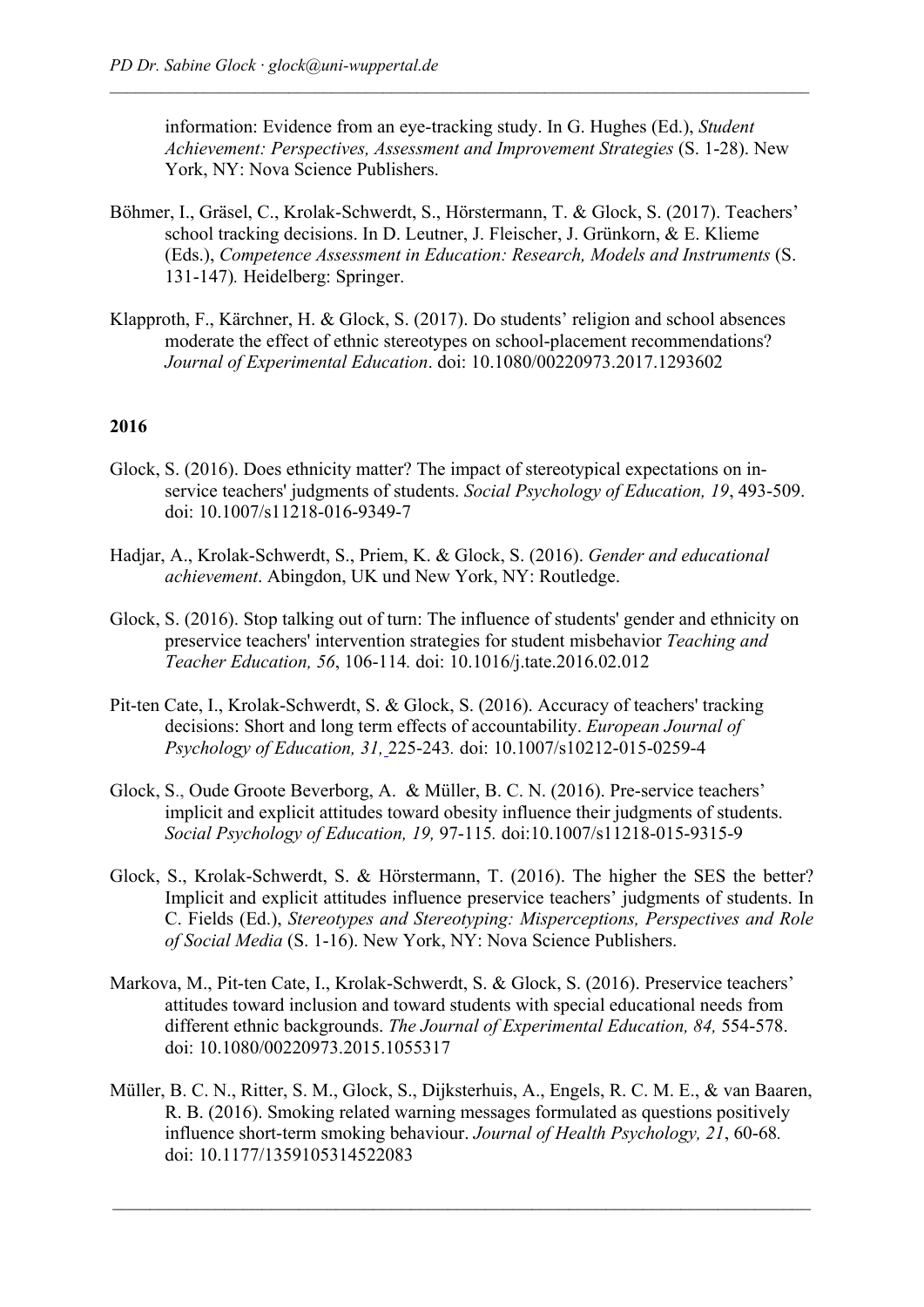Preckel, F., Baudson, T., Krolak-Schwerdt, S. & Glock, S. (2015). Gifted and maladjusted? Implicit attitudes and automatic associations related to gifted children. *American Educational Research Journal, 52*, 1160-1184. doi: 10.3102/0002831215596413

*\_\_\_\_\_\_\_\_\_\_\_\_\_\_\_\_\_\_\_\_\_\_\_\_\_\_\_\_\_\_\_\_\_\_\_\_\_\_\_\_\_\_\_\_\_\_\_\_\_\_\_\_\_\_\_\_\_\_\_\_\_\_\_\_\_\_\_\_\_\_\_\_\_\_\_\_\_\_\_\_\_\_* 

- Böhmer, I., Hörstermann, T., Gräsel, C., Krolak-Schwerdt, S. & Glock, S. (2015). Eine Analyse der Informationssuche bei der Erstellung der Übergangsempfehlung: Welcher Urteilsregel folgen Lehrkräfte? *Journal for Educational Research Online, 7*, 59-81.
- Krischler, M. & Glock, S. (2015). Alcohol warning labels formulated as questions change alcohol-related outcome expectancies: A pilot study. *Addiction Research & Theory, 23*, 343-349. doi: 10.3109/16066359.2015.1009829
- Glock, S., Klapproth, F. & Müller, B. C. N. (2015). Promoting responsible drinking? A mass media campaign affects implicit but not explicit alcohol-related cognitions and attitudes. *British Journal of Health Psychology, 20,* 482-497. doi: 10.1111/bjhp.12130
- Glock, S. (2015). Implicit attitudes and smoking-related outcome expectancies predict smoking behavior. *Zeitschrift für Sozialmanagement, 13*, 63-71.
- Krolak-Schwerdt, S., Pit-ten Cate, I, Glock, S. & Klapproth, F. (2015). Der Übergang vom Primar- zum Sekundarschulbereich: Übergangsentscheidungen von Lehrkräften. In T. Lentz & J. Bertemes (Hrsg.), *Bildungsbericht Luxemburg 2015* (S. 57-62). Luxembourg: MENJE/SCRIPT & Université du Luxembourg.
- Glock, S. & Karbach, J. (2015). Preservice teachers' implicit attitudes toward racial minority students: Evidence from three implicit measures. *Studies in Educational Evaluation, 45*, 55-61.
- Glock, S., Krolak-Schwerdt, S. & Pit-ten Cate, I. (2015). Are school placement recommendations accurate? The effect of students' ethnicity on teachers' judgments and recognition memory. *European Journal of Psychology of Education*, 30, 169-188.

- Krolak-Schwerdt, S., Glock, S. & Böhmer, M. (2014). Diagnostische Kompetenz von Lehrkräften in der schulischen Leistungsbeurteilung. In G. Steffgen, C. Micheaux & D. Ferring (Hrsg), *Psychologie in Luxemburg: Ein Handbuch* (S. 234-240). Luxemburg: Editions Guy Binsfeld.
- Glock, S. & Pit-ten Cate, I. (2014). Smoking, implicit attitudes, and context-sensitivity: An overview. In Z. Jin (Ed.), *Exploring implicit cognition: Learning, memory, and socialcognitive processes* (S. 152-173). Hershey, PA: ICI Global.
- Glock, S. (2014). Abschreckende Bilder auf Zigarettenschachteln: Eine wirksame Maßnahme? *The In-Mind,3.*
- Glock, S. & Krolak-Schwerdt, S. (2014). Stereotype activation versus application: How teachers process and judge information about students from ethnic minorities and with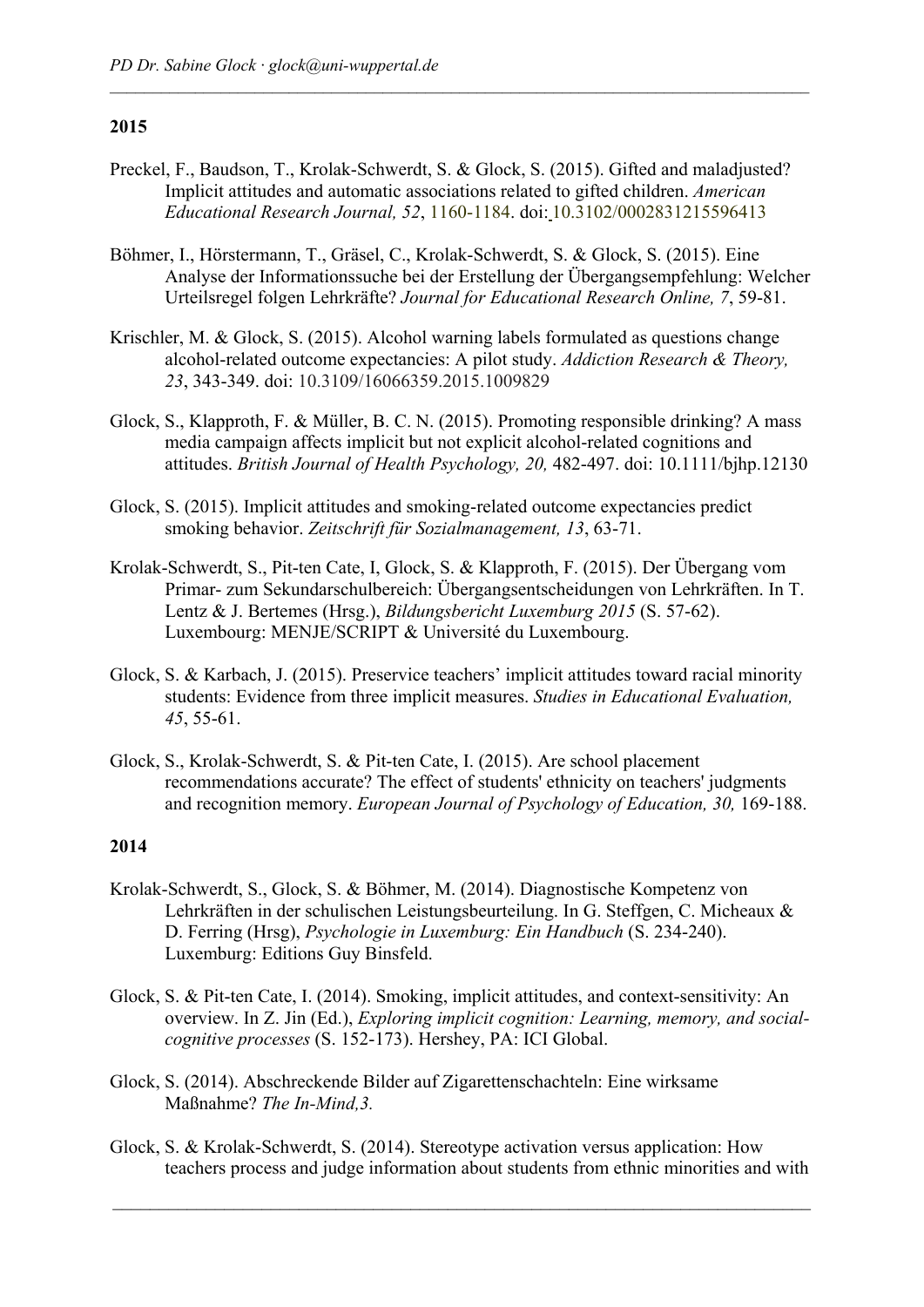low socioeconomic background. *Social Psychology of Education, 17.* 589-607. doi: 10.1007/s11218-014-9266-6

*\_\_\_\_\_\_\_\_\_\_\_\_\_\_\_\_\_\_\_\_\_\_\_\_\_\_\_\_\_\_\_\_\_\_\_\_\_\_\_\_\_\_\_\_\_\_\_\_\_\_\_\_\_\_\_\_\_\_\_\_\_\_\_\_\_\_\_\_\_\_\_\_\_\_\_\_\_\_\_\_\_\_* 

- Klapproth, F., Schaltz, P. & Glock, S. (2014). Elterliche Bildungsaspiration und Migrationshintergrund als Prädiktoren für Schulformwechsel in der Sekundarstufe I: Ergebnisse einer Längsschnittstudie. *Zeitschrift für Erziehungswissenschaft, 17*, 323- 343*.*
- Hadjar, A., Krolak-Schwerdt, S., Priem, K. & Glock, S. (2104). Editorial: Gender and educational achievement. *Educational Research, 56*, 117-125.
- Glock, S., Kovacs, C. & Unz, D. (2014). Implicit attitudes toward smoking: How the smell of cigarettes influences college-age smokers and non-smokers. *Journal of Health Psychology, 19,* 629-641*.* doi: 10.1177/1359105313476974
- Krolak-Schwerdt, S., Glock, S. & Böhmer, M. (Eds). (2014).*Teachers' professional development: Assessment, training, and learning*. Rotterdam: Sense Publisher.
- Krolak-Schwerdt, S., Glock, S. & Böhmer, M. (2014). Introduction. In S. Krolak-Schwerdt, S. Glock & M. Böhmer (Eds.). *Teachers' professional development: Assessment, training, and learning* (pp. 1-4). Rotterdam: Sense Publisher.
- Pit-ten Cate, I. M, Krolak-Schwerdt, S., Glock. S. & Markova, M. (2014). Improving teachers' judgments: Obtaining change through cognitive processes. In S. Krolak-Schwerdt, S. Glock & M. Böhmer (Eds.). *Teachers' professional development: Assessment, training, and learning* (pp. 45-62). Rotterdam: Sense Publisher.

- Glock, S., Krolak-Schwerdt, S., Klapproth, F. & Böhmer, M. (2013). Beyond judgment bias: How students' ethnicity and academic profile consistency influence teachers' tracking judgments. *Social Psychology of Education, 16*, 555-573*.* doi: 10.1007/s11218-013- 9227-5.
- Glock, S., Ritter, S. M., Engels, R. C. M. E., Dijksterhuis, A., van Baaren, R. & Müller, B. C. N. (2013). Smoking kills" vs. "Smoking makes restless": Effectiveness of different warning labels on smoking behavior. *Psychology and Behavioral Sciences, 2,* 181- 187. doi: 10.11648/j.pbs.20130205.12.
- Glock, S., Kneer, J. & Kovacs, C. (2013). Preservice teachers' implicit attitudes toward students with and without immigration background: A pilot study. *Studies in Educational Evaluation, 39,* 204-210.
- Glock, S., Ritter, S. M. & Müller, B. C. N. (2013). Gute Absicht, kein Erfolg? Intendierte und nichtintendierte Wirkungen von Warnhinweisen auf Zigarettenschachteln. In C. Rossmann & M. R. Hastall (Eds.), *Medien + Gesundheit: Medien und Gesundheitskommunikation: Befunde, Entwicklungen und Herausforderungen* (S. 167- 182). Baden-Baden: Nomos.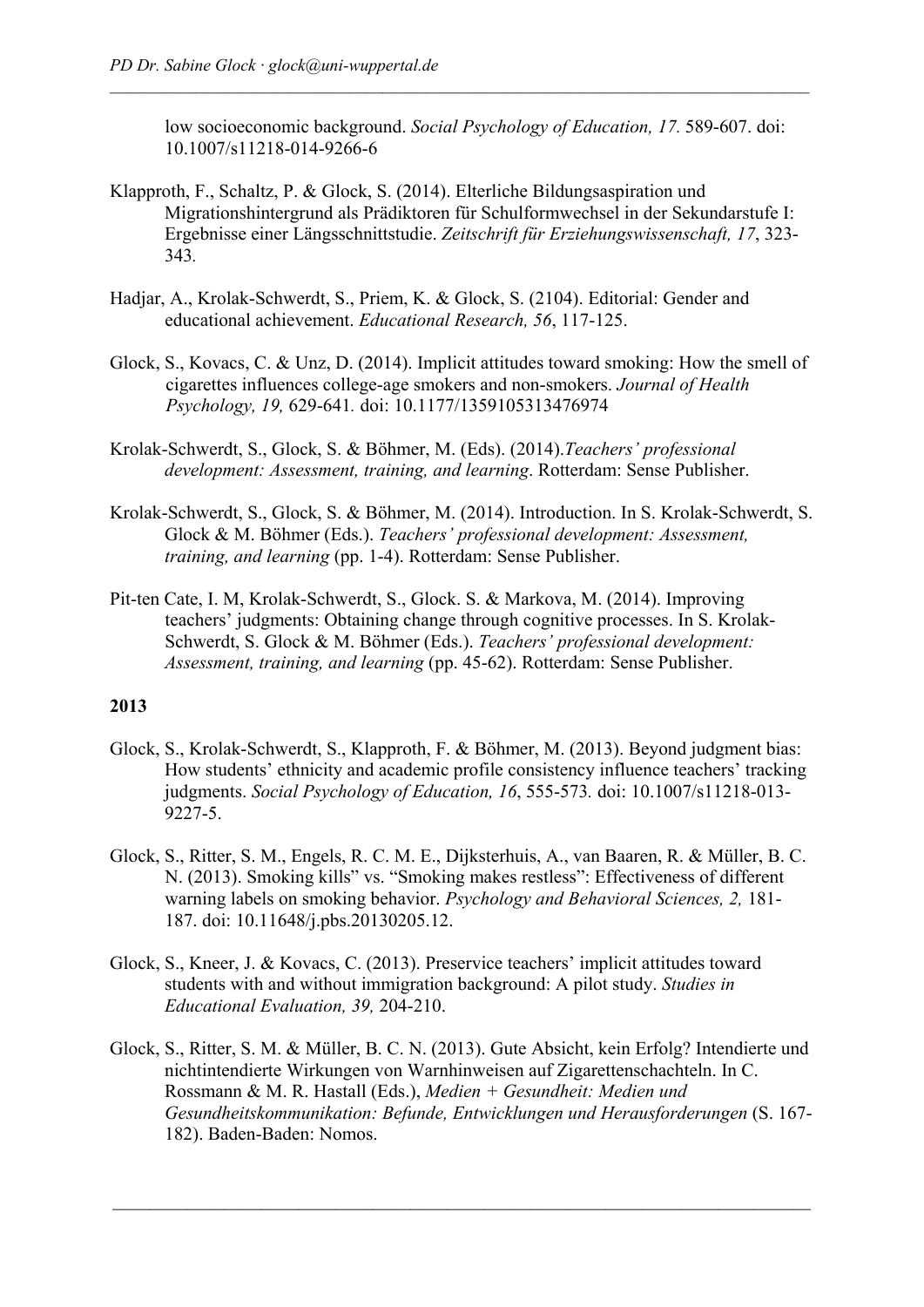Unz, D., Glock, S. & Kovacs, C. (2013). "Bitte ein….": Der Einfluss von Alkoholwerbung auf Einstellungen und Verhalten. In C. Rossmann & M. R. Hastall (Eds.), *Medien + Gesundheit: Medien und Gesundheitskommunikation: Befunde, Entwicklungen und Herausforderungen* (S. 81-96). Baden-Baden: Nomos.

*\_\_\_\_\_\_\_\_\_\_\_\_\_\_\_\_\_\_\_\_\_\_\_\_\_\_\_\_\_\_\_\_\_\_\_\_\_\_\_\_\_\_\_\_\_\_\_\_\_\_\_\_\_\_\_\_\_\_\_\_\_\_\_\_\_\_\_\_\_\_\_\_\_\_\_\_\_\_\_\_\_\_* 

- Klapproth, F., Krolak-Schwerdt, S., Glock, S., Böhmer, M., & Martin, R. (2013). Die prognostische Validität der Sekundarschulempfehlung in Luxemburg: Eine Gegenüberstellung von Verbleibsquoten und Leistungstestdaten. *Schweizerische Zeitschrift für Bildungswissenschaften, 35,* 319-345.
- Glock, S., Müller, B. C. N. & Krolak-Schwerdt, S. (2013). Implicit associations and compensatory health beliefs in smokers: Exploring their role for behaviour and their change through warning labels. *British Journal of Health Psychology, 18*, 814-826.
- Glock, S. & Krolak-Schwerdt, S. (2013). Changing outcome expectancies, drinking intentions, and implicit attitudes toward alcohol: A comparison of positive expectancyrelated and health-related alcohol warning labels. *Applied Psychology: Health and Well-Being, 5*, 332-347*.*
- Süssenbach, P., Niemeier, S., & Glock S. (2013). Effects of and attention to graphic warning labels on cigarette packages. *Psychology & Health, 28*, 1192-1206*.*
- Glock, S. & Kovacs, C. (2013). Educational psychology: Using insights from implicit attitudes measures. *Educational Psychology Review, 25, 503-522*.
- Klapproth, F., Glock, S., Krolak-Schwerdt, S., Martin, R. & Böhmer, M. (2013). Prädiktoren der Sekundarschulempfehlung in Luxemburg: Ergebnisse einer Large-Scale-Untersuchung. *Zeitschrift für Erziehungswissenschaft, 16,* 355-379.
- Glock, S., Krolak-Schwerdt, S., Klapproth, F. & Böhmer, M. (2013). Prädiktoren der Schullaufbahnempfehlung für die Schulzweige des Sekundarbereichs I. *Pädagogische Rundschau, 67*, 349-367*.*
- Glock, S. & Krolak-Schwerdt, S. (2013). Does nationality matter? The impact of stereotypical expectations on student teachers' judgments. *Social Psychology of Education, 16*, 111- 127
- Kneer, J. & Glock, S. (2013). Escaping in digital games: The relationship between playing motives and addictive tendencies in males. *Computers in Human Behavior, 29,* 1415- 1420.
- Glock, S., Müller, B. C. N. & Ritter, S. (2013). Warning labels formulated as questions positively influence smoking related risk perception. *Journal of Health Psychology*, *18,* 252-262.

## **2012**

Glock, S., Unz, D. & Kovac, C. (2012). Beyond fear appeals: Contradicting positive smoking outcome expectancies to influence smokers' implicit attitudes, perception, and behavior. *Addictive Behaviors, 37*, 548-551.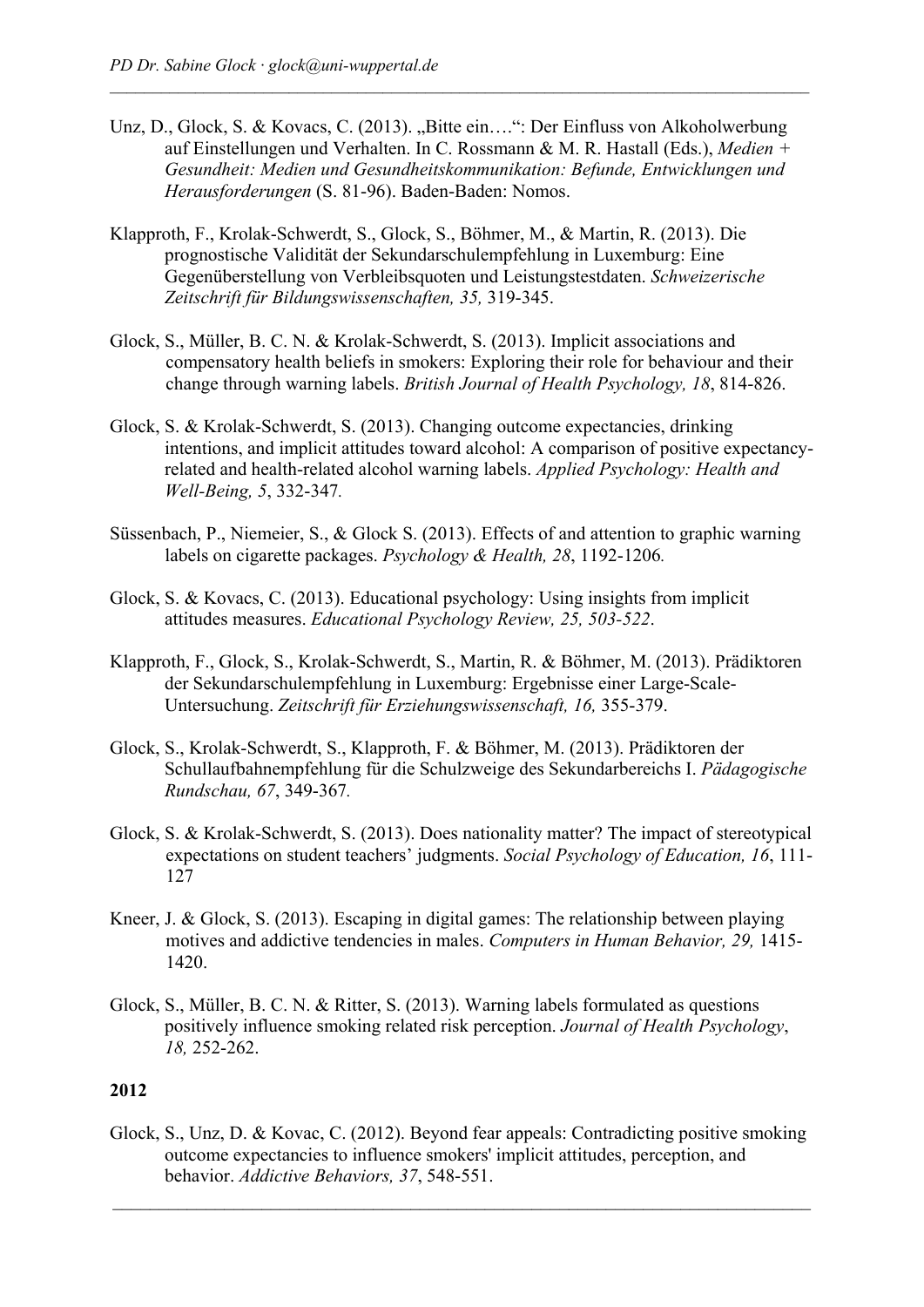Klapproth, F., Glock, S., Böhmer, M., Krolak-Schwerdt, S., & Martin, R. (2012). School placement decisions in Luxembourg: Do teachers meet the Education Ministry's standards? *The Literacy Information and Computer Education Journal, 1,* 765-771.

*\_\_\_\_\_\_\_\_\_\_\_\_\_\_\_\_\_\_\_\_\_\_\_\_\_\_\_\_\_\_\_\_\_\_\_\_\_\_\_\_\_\_\_\_\_\_\_\_\_\_\_\_\_\_\_\_\_\_\_\_\_\_\_\_\_\_\_\_\_\_\_\_\_\_\_\_\_\_\_\_\_\_* 

- Glock, S., Krolak-Schwerdt, S., Klapproth, F., & Böhmer, M. (2012). Improving teachers' judgments: Accountability affects teachers' tracking decisions. *International Journal of Technology and Inclusive Education, 1,* 89-98.
- Kneer, J., Glock, S., Beskes, S. & Bente, G. (2012). Are digital games perceived as fun or danger? Supporting and suppressing different game-related concepts. *Cyberpsychology, Behavior, and Social Networking, 15,* 604-609.
- Kneer, J., Munko, D., Glock, S. & Bente, G. (2012). Defending the doomed: Implicit strategies concerning protection of first person shooter games. *Cyberpsychology*, *Behavior, and Social Networking, 15*, 251-256*.*
- Kovacs, C, Glock, S. & Unz, D. (2012). "Smoking is childish": How social and copingrelated warning labels may help fight smoking. *Psychology & Health, 27:sub1*, 73.
- Kneer, J., Glock, S. & Rieger, D. (2012). Fast and not furious? Cognitive dissonance reduction in smokers. *Social Psychology, 43*, 81-91.
- Glock, S., Klapproth, F., Böhmer, M. & Krolak-Schwerdt, S. (2012). Accountability as a moderator of teachers' tracking decisions: Two experimental studies. In C. A. Shoniregun & G. A. Akmayeva (Eds.), *Ireland International Conference on Education – IICE 2012 proceedings* (S. 238-243). Basildon, UK: Infonomics Society. ISBN 978- 1-908320-063
- Klapproth, F., Glock, S., Böhmer, M., Krolak-Schwerdt, S. & Martin, R. (2012). Do social variables affect school placement decisions in Luxembourg? In C. A. Shoniregun & G. A. Akmayeva (Eds.), *Ireland International Conference on Education – IICE 2012 proceedings* (S. 163-168). Basildon, UK: Infonomics Society. ISBN 978-1-908320- 063

- Glock, S., Kneer, J. & Krolak-Schwerdt, S. (2011). Impression formation or prediction? Category fit and task influence forensic person memory. *Journal of Forensic Psychology: Practice, 11,* 391-405.
- Glock, S. (2011). "Rauchen macht einsam" und "Rauchen erhöht den Stress" als Warnhinweise reduzieren den Zigarettenkonsum. *Zeitschrift für Sozialmanagement, 2*, 43-54.
- Krolak-Schwerdt, S., Klapproth, F., Glock, S. & Böhmer, M. (2011). Der Übergang vom Primar- zum Sekundarschulbereich: Länderspezifische Regelungen und Qualität der Übergangsregelung. *Forum für Politik, Gesellschaft und Kultur in Luxemburg, 307*, 9- 12.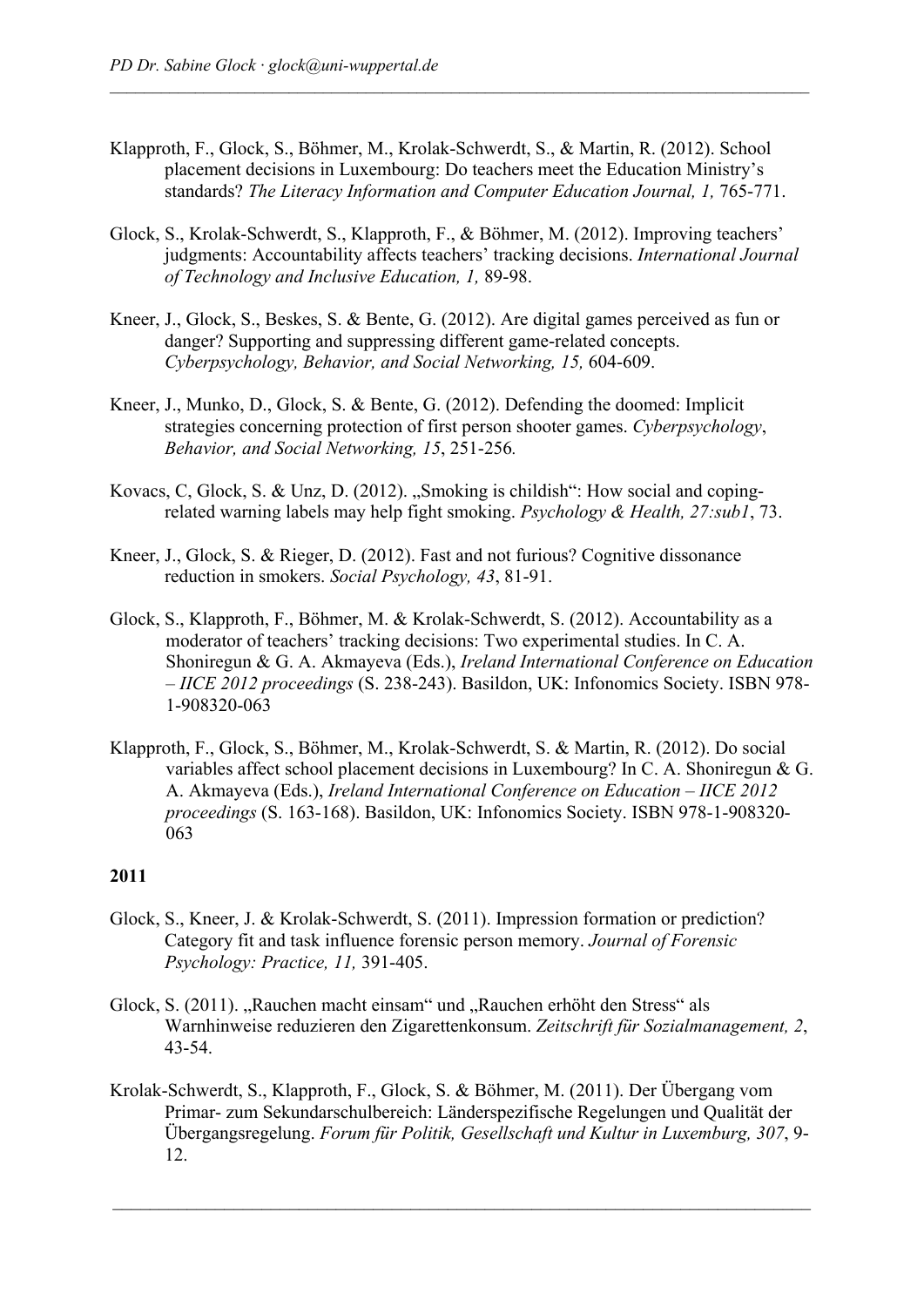Glock, S. (2010). *Rauchen ist uncool! Die Repräsentation der verschiedenen Aspekte des Rauchens im Selbstkonzept und ihre Bedeutung für die Veränderung des Verhaltens.*  Hamburg: Dr. Kovac.

*\_\_\_\_\_\_\_\_\_\_\_\_\_\_\_\_\_\_\_\_\_\_\_\_\_\_\_\_\_\_\_\_\_\_\_\_\_\_\_\_\_\_\_\_\_\_\_\_\_\_\_\_\_\_\_\_\_\_\_\_\_\_\_\_\_\_\_\_\_\_\_\_\_\_\_\_\_\_\_\_\_\_* 

Glock, S., Kneer, J. & Krolak-Schwerdt, S. (2010). Strafvollzug - Gefangene in der Vollzugspsychologie - Strategien zur Verarbeitung von Informationen im Strafvollzug und ihre Folgen. *Kriminalistik, 64*, S. 43-46

### **2009**

- Glock, S. & Kneer, J. (2009). Are deterrent pictures effective? The impact of warning labels on cognitive dissonance in smokers. *Applied Psychology: Health and Well-being, 1*, 356-373*.*
- Glock, S. & Kneer, J. (2009). Glock, S., & Kneer, J. (2009). Game over? The impact of knowledge about violent digital games on the activation of aggression-related concepts. *Journal of Media Psychology*, *21*, 151–160.

## **2008**

Kneer, J. & Glock, S. (2008). Werden Raucher von Warnhinweisen auf Zigarettenschachteln beeinflusst? Eine sozialpsychologische Perspektive. *Zeitschrift für Sozialmanagement*, 6, 99-108*.*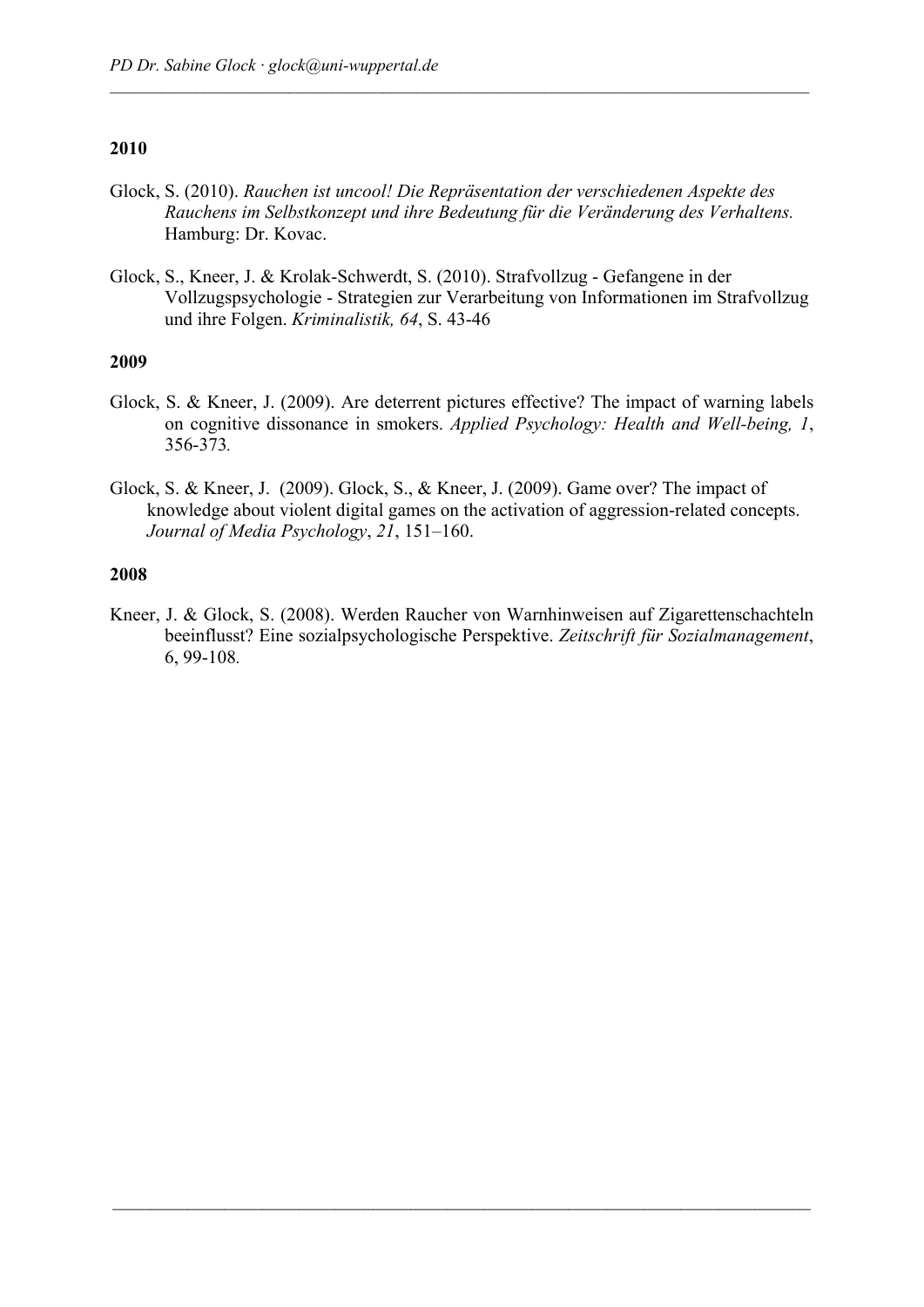Glock, S. & Kleen, H. (2019). Disadvantages of ethnic minority students: A cause analysis. Symposium auf der *gemeinsamen Tagung der Fachgruppen Entwicklungspsychologie und Pädagogische Psychologie, 09. bis 12. September, Universität Leipzig, Leipzig.*

*\_\_\_\_\_\_\_\_\_\_\_\_\_\_\_\_\_\_\_\_\_\_\_\_\_\_\_\_\_\_\_\_\_\_\_\_\_\_\_\_\_\_\_\_\_\_\_\_\_\_\_\_\_\_\_\_\_\_\_\_\_\_\_\_\_\_\_\_\_\_\_\_\_\_\_\_\_\_\_\_\_\_* 

- Kleen, H. (2019). Preservice teachers' perceptions of Turkish-origin students' disadvantages. In S. Glock & H. Kleen, Disadvantages of ethnic minority students: A cause analysis. Symposium auf der *gemeinsamen Tagung der Fachgruppen Entwicklungspsychologie und Pädagogische Psychologie, 09. bis 12. September, Universität Leipzig, Leipzig.*
- Glock, S. (2019). Verhaltensauffälligkeiten von Schülern: Ursachen und Interventionen aus der Perspektive von Lehrkräften. Poster auf der *gemeinsamen Tagung der Fachgruppen Entwicklungspsychologie und Pädagogische Psychologie, 09. bis 12. September, Universität Leipzig, Leipzig.*
- Schlag, S. & Glock, S. (2019). Comparing self-perceived knowledge about classroom management to student misbehaviour. Vortrag auf der Vortrag auf der 18. EARLI *Conference for Research on Learning and Instruction, 12. bis 16. August*, *Rheinisch-Westfälische Technische Hochschule Aachen, Aachen.*
- Pit-ten Cate, I. M. & Glock, S. (2019). Teachers´ Attitudes toward Students with High- and Low-Educated Parents. In S. Schindler, M. Neugebauer und J. Paetsch, Soziale Ungleichheit und die Rolle von Lehrkräften beim Übergang auf die weiterführende Schule. Symposium auf der 7. *Tagung der Gesellschaft für Empirische Bildungsforschung, 25. bis 27. Februar, Universität zu Köln, Köln.*
- Glock S. (2019). Implizite und explizite Erwartungen von Lehrpersonen: Welche Rolle spielen das Geschlecht und der Migrationshintergrund von Schülerinnen und Schülern. Eingeladener Vortrag im Rahmen des *Binationalen Forschungskolloquiums der Universität Konstanz und der Pädagogischen Hochschule Thurgau, 22.4.2019, Universität Konstanz, Konstanz.*

- Glock, S. (2018). Attitudes and judgments toward ethnic minority students: Exploring the role of teacher characteristics. Symposium auf der 2. *Cultural Diversity, Migration, and Education Conference, 23. bis 25. August, Universität Potsdam, Potsdam*.
- Glock, S., Kleen, H., Bonefeld, M. & Dickhäuser, O. (2018). Exploring the cultural match: The role of preservice teachers' ethnic minority background for their attitudes toward Turkish students. In S. Glock, Attitudes and judgments toward ethnic minority students: Exploring the role of teacher characteristics. Symposium auf der 2. *Cultural Diversity, Migration, and Education Conference, 23. bis 25. August, Universität Potsdam, Potsdam*.
- Kleen, H. & Glock, S. (2018). Interethnic contact as a function of preservice teachers' attitudes toward Turkish students. In S. Glock, Attitudes and judgments toward ethnic minority students: Exploring the role of teacher characteristics. Symposium auf der 2.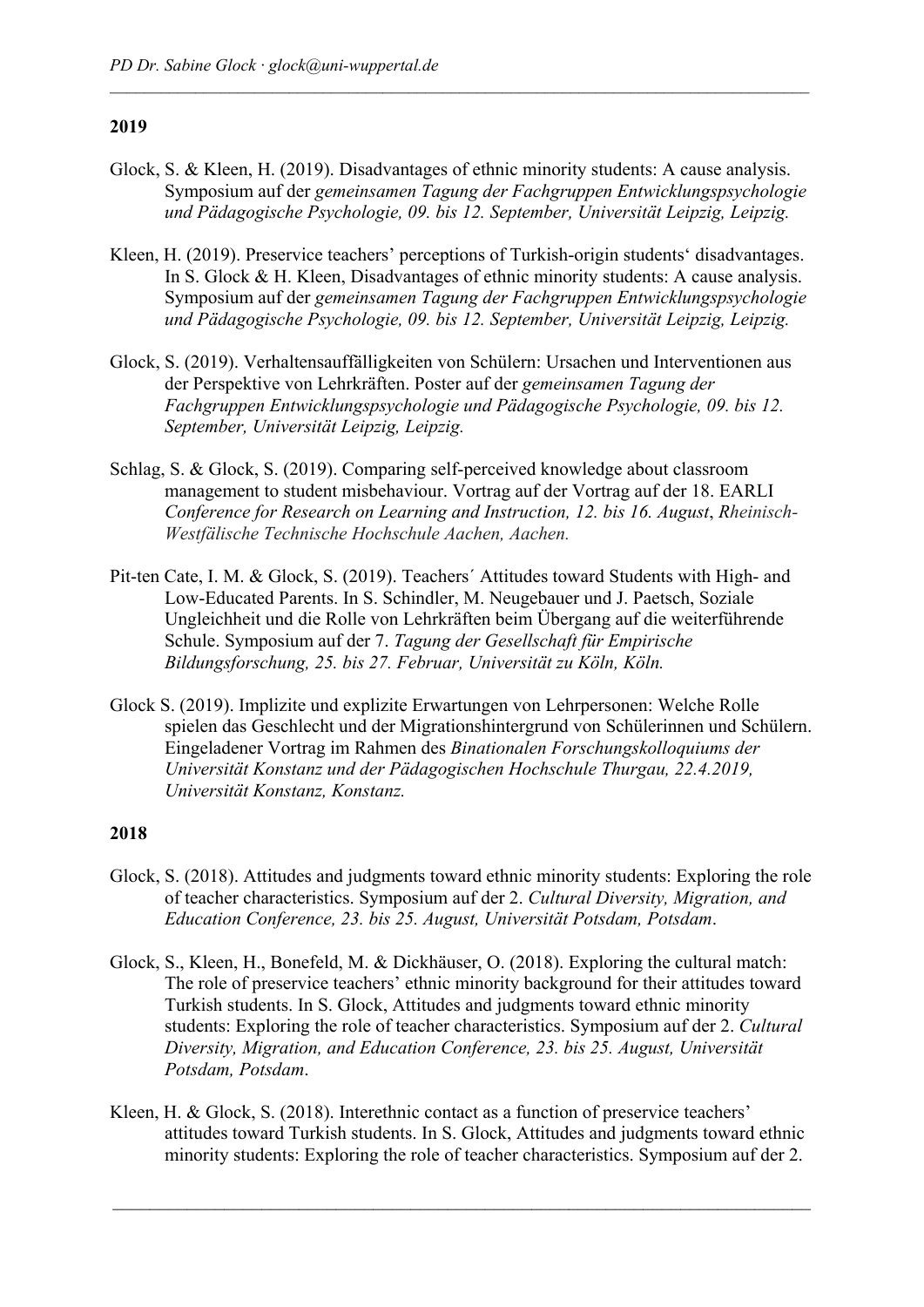*Cultural Diversity, Migration, and Education Conference, 23. Bis 25. August, Universität Potsdam, Potsdam*.

*\_\_\_\_\_\_\_\_\_\_\_\_\_\_\_\_\_\_\_\_\_\_\_\_\_\_\_\_\_\_\_\_\_\_\_\_\_\_\_\_\_\_\_\_\_\_\_\_\_\_\_\_\_\_\_\_\_\_\_\_\_\_\_\_\_\_\_\_\_\_\_\_\_\_\_\_\_\_\_\_\_\_* 

- Glock, S. & Kleen, H. (2018). Teachers' and preservice teachers' implicit stereotypes and attitudes toward ethnic minority students. In C. Rubie-Davis, Implicit Teacher Bias for Minority Students: Links to instructional practices and student outcomes. Symposium auf der *16. International Conference on Motivation, 15. bis 17. August, Universität Aarhus, Aarhus*.
- Glock, S., Bonefeld, M., Kleen, H. & Dickhäuser, O. (2018). Die Rolle des eigenen Migrationshintergrundes von Lehramtsstudierenden für die Einstellungen gegenüber Schülern mit Migrationshintergrund. In M. Bonefeld & H. Kleen, Migration und Integration als Herausforderung für Lehrerprofessionalität – Personen und Kontextmerkmale. Symposium auf der 6. *Tagung der Gesellschaft für Empirische Bildungsforschung, 15. bis. 17. Februar, Universität Basel,* Basel, Schweiz.
- Kleen, H. & Glock, S. (2018). Erfahrung und Integration: Einflussfaktoren auf Einstellungen gegenüber türkischen Schülern. In M. Bonefeld & H. Kleen, Migration und Integration als Herausforderung für Lehrerprofessionalität – Personen und Kontextmerkmale. Symposium auf der 6. *Tagung der Gesellschaft für Empirische Bildungsforschung, 15. bis. 17. Februar, Universität Basel,* Basel, Schweiz.
- Glock, S. (2018). Eingeladener Diskussionsbeitrag in I. Pit-ten Cate, Einstellungen und Überzeugungen gegenüber einer heterogenen Schülerschaft. Symposium auf der 6. *Tagung der Gesellschaft für Empirische Bildungsforschung, 15. bis. 17. Februar, Universität Basel,* Basel, Schweiz.

- Glock, S. (2017). Heterogene Schule: Stereotype Erwartungen von Lehrkräften als Herausforderung für Schüler und Lehrpersonen. Eingeladener Vortrag an der Universität Potsdam, Potsdam.
- Glock, S. (2017). Kulturelle Heterogenität an Schulen und deren Einfluss auf die Einstellungen von Lehrpersonen gegenüber Schülern mit Migrationshintergrund. Eingeladener Vortrag im Rahmen der Konferenz II im Master in Management and Coaching im Bildungs- und Sozialwesen an der Universität Luxemburg, Luxemburg.
- Glock, S. & Schlag, S. (2017). Wissen über Classroom Management: Eine Frage der Erfahrung und der Schulform. Vortrag auf der *82. Tagung der Arbeitsgruppe für Empirische Pädagogische Forschung, 25. bis 27. September, Eberhard Karls Universität Tübingen,* Tübingen.
- Kleen, H. & Glock, S. (2017). Integrationsstatus und Erfahrung: Einflussfaktoren auf Einstellungen gegenüber türkischen Schülern. Vortrag auf der *82. Tagung der Arbeitsgruppe für Empirische Pädagogische Forschung, 25. bis 27. September, Eberhard Karls Universität Tübingen,* Tübingen.
- Glock, S. & Kleen, H. (2017). Die Reaktion auf Unterrichtsstörungen und der Einfluss des Migrationshintergrunds eines Schülers. In K. Karst & M. Bonefeld, Lehrerurteile und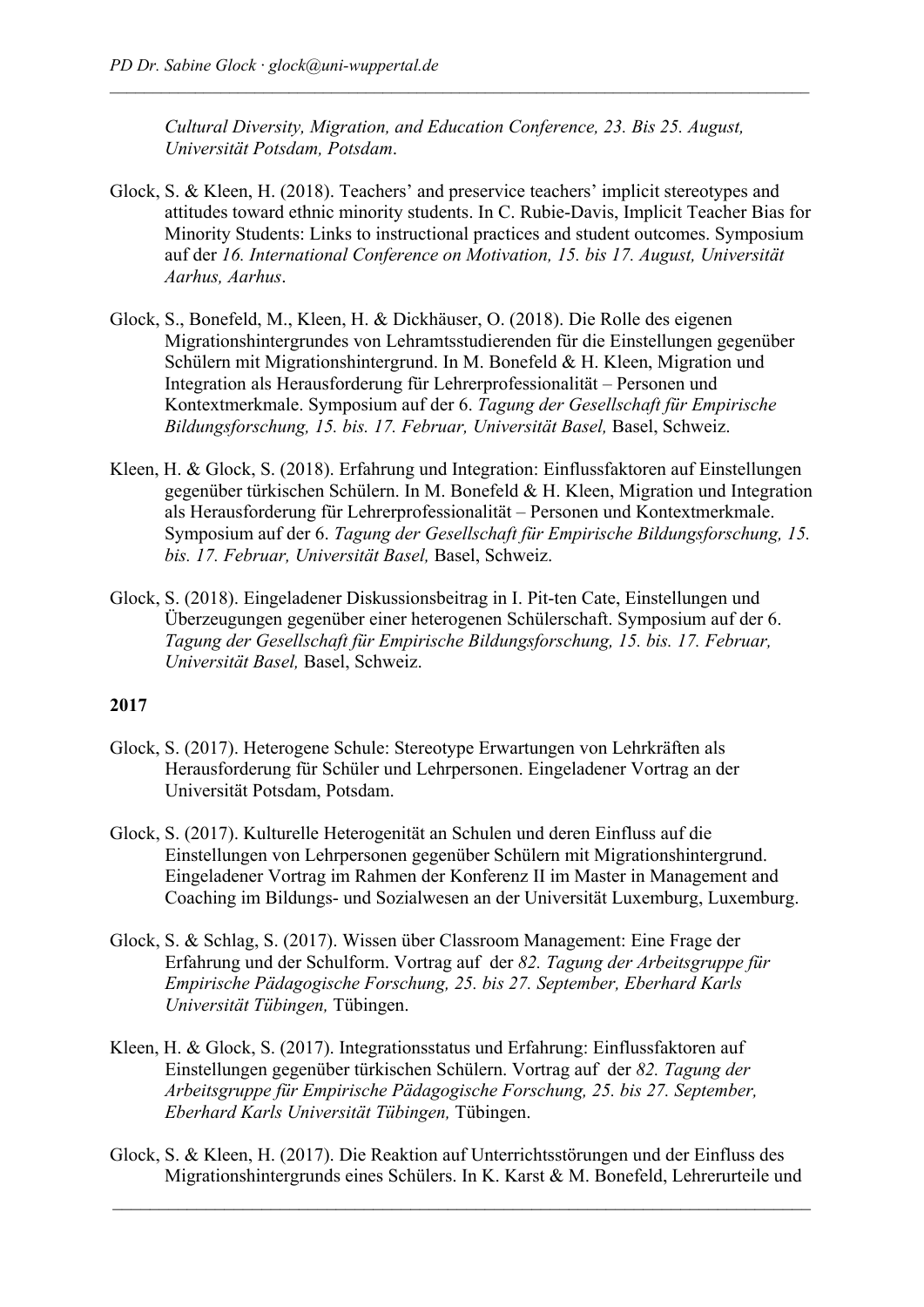deren Akkuratheit: Einflüsse von Aufgaben- und Personenmerkmalen. Symposium auf der *82. Tagung der Arbeitsgruppe für Empirische Pädagogische Forschung, 25. bis 27. September, Eberhard Karls Universität Tübingen,* Tübingen.

*\_\_\_\_\_\_\_\_\_\_\_\_\_\_\_\_\_\_\_\_\_\_\_\_\_\_\_\_\_\_\_\_\_\_\_\_\_\_\_\_\_\_\_\_\_\_\_\_\_\_\_\_\_\_\_\_\_\_\_\_\_\_\_\_\_\_\_\_\_\_\_\_\_\_\_\_\_\_\_\_\_\_* 

- Kleen, H., Morgenroth, S. & Glock, S. (2017). Stereotypes Wissen um Schüler mit Migrationshintergrund und dessen Einfluss auf das Stresserleben und die Selbstwirksamkeit von Lehrpersonen. In J. Hermann, Effekte von und Umgang mit Stereotypen im Lehr-und Lernkontext. Symposium auf der *gemeinsamen Tagung der Fachgruppen Entwicklungspsychologie und Pädagogische Psychologie, 11. bis 14. September, Westfälische Wilhelms-Universität Münster*, Münster.
- Tobisch, A., Dresel., M., Kleen, H., & Glock, S. (2017). Beurteilungen von Schülerinnen und Schülern mit Migrationshintergrund und anderen Heterogenitätsausprägungen. Symposium auf der *5. Tagung der Gesellschaft für Empirische Bildungsforschung, 13. bis 15. März*, Universität Heidelberg, Heidelberg.
- Kleen, H. & Glock, S. (2017). Nationalität vor Kompetenz? Der Einfluss von herkunftsbedingten Stereotypen auf die Urteile von Lehrkräften. In S. Y. Mok, Diversität in der Schule - Einstellungen und Schülerbeurteilungen von (zukünftigen) Lehrkräften und deren Auswirkungen. Symposium auf der *5. Tagung der Gesellschaft für Empirische Bildungsforschung, 13. bis 15. März*, Universität Heidelberg, Heidelberg.
- Glock, S., Kahlke, C. & Kleen, H. (2017). Geschlechts- oder Nationalitätsstereotype? Welche Stereotype das Urteil von Lehrkräften beeinflussen ist abhängig von der Urteilsdimension. In J. Retelsdorf, G. Lorenz & P. Stanat, Die Rolle von Stereotypen und Erwartungen von Lehrenden für den Bildungserfolg von Schülerinnen und Schülern – Teil 2. Symposium auf der *5. Tagung der Gesellschaft für Empirische Bildungsforschung, 13. bis 15. März*, Universität Heidelberg, Heidelberg.

- Glock, S. (2016). Hart, aber dennoch fair? Die Einstellungen von Lehrkräften und ihre Bedeutung für die Beurteilung von Schülern mit Migrationshintergrund. Eingeladener Vortrag im Rahmen des *psychologischen Forschungskolloquiums, 19. Oktober, Universität Mannheim*, Mannheim.
- Kleen, H. & Glock, S. (2016). "Weil ich ein Mädchen bin": Geschlechts- und migrationsbezogene Einstellungen von Lehrkräften. Vortrag auf *81. Tagung der Arbeitsgruppe für Empirische Pädagogische Forschung, 19. bis 21. September, Universität Rostock,* Rostock.
- Pit-ten Cate, I., Hörstermann, T., Krolak-Schwerdt, S. & Glock, S. (2016). Bestimmung der Qualität der Übergangsentscheidungen: Prädiktive Validität eines Kriteriums. In S. Krolak-Schwerdt & C. Artelt, Schulische Leistungsbeurteilung von Lehrkräften: Messung von Urteilsprozessen und Messung der Urteilsqualität. Symposium auf dem *50. Kongress der Deutschen Gesellschaft für Psychologie, 18. bis 22. September, Universität Leipzig,* Leipzig.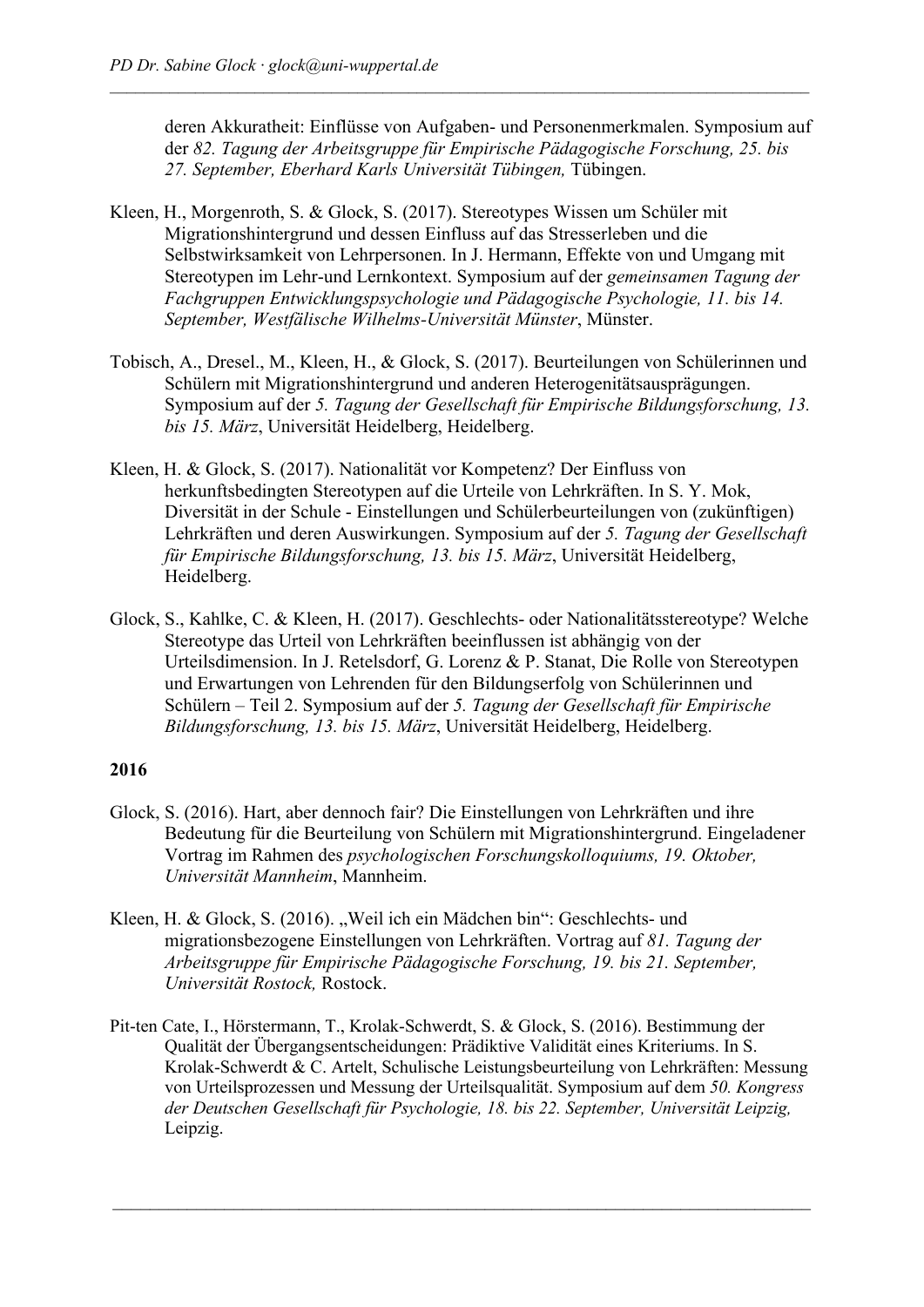Böhmer, Krolak-Schwerdt, S., Glock, S. & Hörstermann, T. (2016). Das Übergangsurteil am Ende der Primarstufe: eine Mouselab-Untersuchung zur Informationssuche der Lehrkräfte. In T. Baudson & I. Glogger-Frey, Potenziale erkennen: Theoretische Ansätze und empirische Befunde zur diagnostischen Kompetenz (nicht nur) von Lehrkräften. Symposium auf dem *50. Kongress der Deutschen Gesellschaft für Psychologie, 18. bis 22. September, Universität Leipzig,* Leipzig.

*\_\_\_\_\_\_\_\_\_\_\_\_\_\_\_\_\_\_\_\_\_\_\_\_\_\_\_\_\_\_\_\_\_\_\_\_\_\_\_\_\_\_\_\_\_\_\_\_\_\_\_\_\_\_\_\_\_\_\_\_\_\_\_\_\_\_\_\_\_\_\_\_\_\_\_\_\_\_\_\_\_\_* 

- Glock, S. (2016). Einstellungen von Lehrkräften gegenüber Schülern mit Migrationshintergrund: Eine Analyse der kognitiven und affektiven Komponente. Eingeladener Vortrag im Rahmen des *psychologischen Forschungskolloquiums, 2. August, Universität Augsburg*, Augsburg.
- Glock, S. (2016). Benachteiligen Lehrkräfte Schüler mit Migrationshintergrund? Eine experimentelle Studie. Vortrag auf der *4. Tagung der Gesellschaft für Empirische Bildungsforschung, 09. bis 11. März, Freie Universität Berlin*, Berlin.
- Pit-ten Cate, I., Krolak-Schwerdt, S., Hörstermann, T. & Glock, S. (2016). Theoretical knowledge and formal decision rules: Can we reduce bias in orientation decisions? Vortrag auf der *4. Tagung der Gesellschaft für Empirische Bildungsforschung, 09. bis 11. März, Freie Universität Berlin*, Berlin.
- Böhmer, I., Glock, S., Gräsel, G., Krolak-Schwerdt, S. & Hörstermann, T. (2016). Das Übergangsurteil am Ende der Grundschulzeit – Welcher Urteilsstrategie folgen Lehrkräfte bei der Informationssuche? In K. Diebig & S. van Ophuysen, Der Grundschulübergang: Herausforderung für individuelles und kooperatives Arbeiten von Lehrkräften. Symposium auf der *4. Tagung der Gesellschaft für Empirische Bildungsforschung, 09. bis 11. März, Freie Universität Berlin*, Berlin.
- Kärchner, H., Glock, S. & Klapproth, F. (2016). Zusammenwirken von Kontext und Stereotyp: Verstärken konfirmierende Kontextinformationen den Effekt ethnischer Stereotype auf die Schullaufbahnempfehlung? Vortrag auf der *4. Tagung der Gesellschaft für Empirische Bildungsforschung, 09. bis 11. März, Freie Universität Berlin*, Berlin.

- Pit-ten Cate, I.M., Krolak-Schwerdt, S., Hörstermann, T., & Glock, S. (2015). Assessing teachers' diagnostic competence: Predictive validity and application of a criterion to judge the accuracy of transition decisions. In H. A. Pant & O. Zlatkin-Troitschanskaia, Modeling and measuring academic competencies in higher education. Symposium auf der European Conference on Educational Research, *7. bis 11. September, University of Budapest*, Budapest, Ungarn.
- Kleen, H., Böhmer, I. & Glock. S. (2015). Sag' mir, woher du kommst und ich sag' dir, wie du bist. Einstellungen gegenüber Schülerinnen und Schülern mit Migrationshintergrund sagen das Urteil der Lehrkräfte vorher. Poster auf der *80. Tagung der Arbeitsgruppe für Empirische Pädagogische Forschung, 21. bis 23. September, Georg-August-Universität Göttingen*, Göttingen.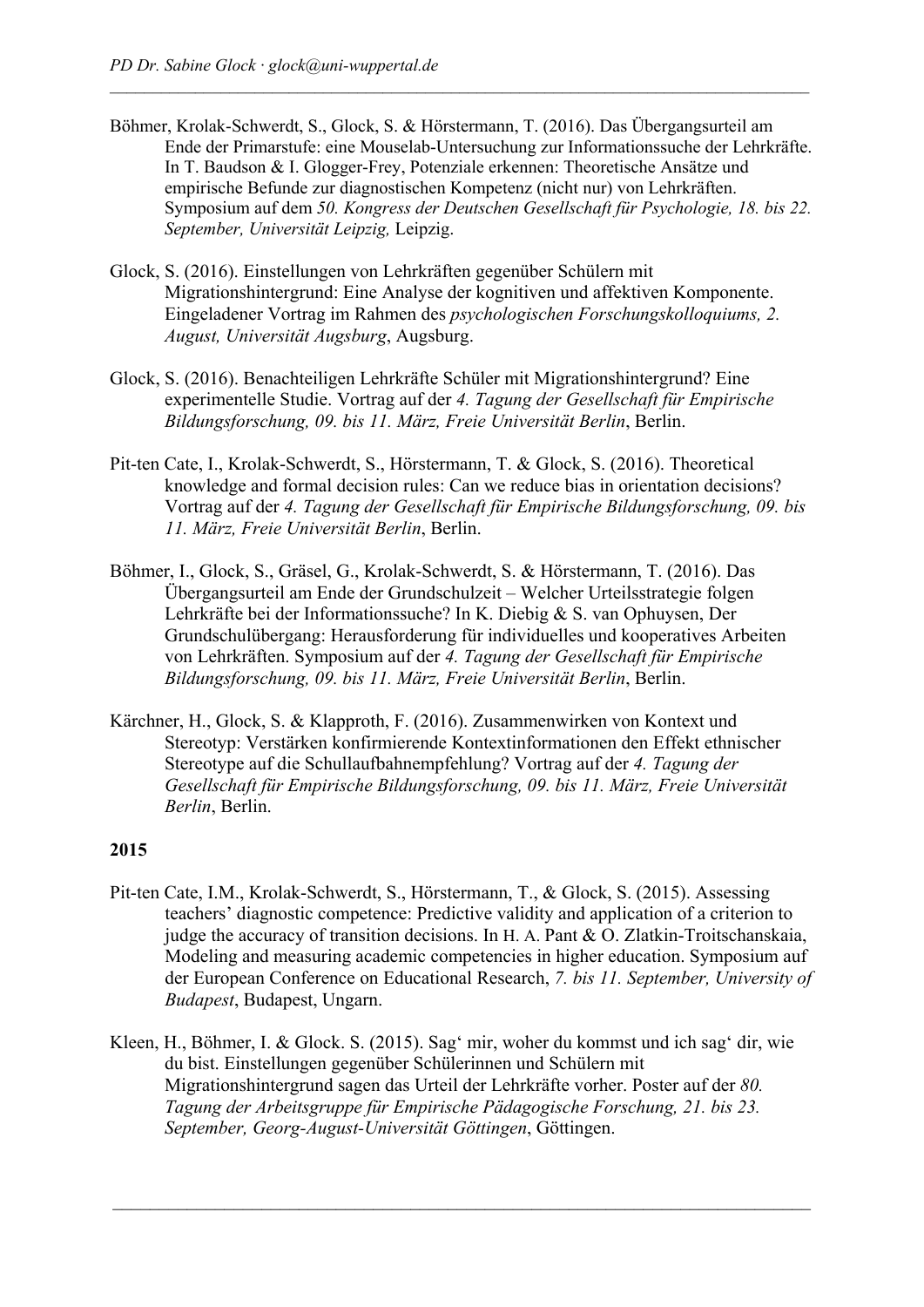Glock, S. & Kovacs, C. (2015). Die Einstellungen von Lehrkräften gegenüber Schülern mit Migrationshintergrund: Der Effekt von kultureller Heterogenität an der Schule und Lehrerselbstwirksamkeitserwartungen. Vortrag auf der *15. Fachgruppentagung Pädagogische Psychologie, 14. bis 16. September, Universität Kassel*, Kassel.

*\_\_\_\_\_\_\_\_\_\_\_\_\_\_\_\_\_\_\_\_\_\_\_\_\_\_\_\_\_\_\_\_\_\_\_\_\_\_\_\_\_\_\_\_\_\_\_\_\_\_\_\_\_\_\_\_\_\_\_\_\_\_\_\_\_\_\_\_\_\_\_\_\_\_\_\_\_\_\_\_\_\_* 

- Kovacs, C. & Glock, S. (2015). Schülermerkmale und Lehrerreaktionen auf Störungen im Unterricht: Eine experimentelle Studie. Vortrag auf der *15. Fachgruppentagung Pädagogische Psychologie, 14. bis 16. September, Universität Kassel*, Kassel.
- Glock, S. (2015). Promoting responsible drinking? A mass media campaign affects implicit but not explicit alcohol-related cognitions and attitudes. Keynote-Vortrag auf der *Nordic Conference on Alcohol and Narcotics, 25. bis 27. August*, *Best Western Solhem Hotel*, Visby, Schweden.
- Glock, S. & Böhmer, I. (2015). Der Migrationshintergrund von Schülern als implizite und explizite Assoziationen: Ein Vergleich von Lehrerexperten und –novizen. Vortrag auf der *3. Tagung der Gesellschaft für empirische Bildungsforschung, 11. bis 13. März, Ruhr-Universität Bochum*, Bochum.
- Preckel, F., Baudson, T., Krolak-Schwerdt, S. & Glock, S. (2015). Hochbegabt und verhaltensauffällig? Automatische Assoziationen und implizite Einstellungen von Lehramtsstudierenden gegenüber hochbegabten Kindern. Vortrag auf der *3. Tagung der Gesellschaft für empirische Bildungsforschung, 11. bis 13. März, Ruhr-Universität Bochum*, Bochum.
- Markova, M., Pit-ten Cate, I., Krolak-Schwerdt, S. & Glock, S. (2015). "Das habe ich vorher noch nie versucht*,* also bin ich völlig sicher, dass ich es schaffe!"\*: Selbstwirksamkeit und wahrgenommene Kompetenz von Lehramtsstudierenden im Umgang mit Schülern mit sonderpädagogischem Förderbedarf. In A. Wilde, J. Seiz & M. Kunter, Experimentelle Studien mit Lehramtsanwärtern zu Aspekten der professionellen Kompetenz. Symposium auf der *3. Tagung der Gesellschaft für empirische Bildungsforschung, 11. bis 13. März, Ruhr-Universität Bochum*, Bochum.

- Preckel, F., Baudson, T. G., Wollschlaeger, R., Krolak-Schwerdt, S. & Glock, S. (2014). Gifted and Maladjusted? Implicit Attitudes and Automatic Associations Related to Gifted Children. Paper presented at the *American Educational Research Association Annual Meeting, 3. bis 7. April*, *Convention Center,* Philadelphia, USA.
- Markova, M, Glock, S., Krolak-Schwerdt, S. & Pit-ten Cate, I. M. (2014). Preservice teachers' implicit and explicit attitudes and judgments of students with special education needs from different backgrounds. Poster auf dem *24. Kongress der Deutschen Gesellschaft für Erziehungswissenschaft, 9. bis 12. März, Humboldt Universität Berlin*, Berlin.
- Glock, S. Hörstermann, T., Krolak-Schwerdt, S. & Pit-ten Cate, I. M. (2014). Noten oder sozialer Hintergrund? Der erste Blick beeinflusst das Gedächtnis für Schülerinformationen und die Genauigkeit des Urteils. In T. Rausch, Zugänge zur professionellen Urteilskompetenz von Lehrkräften. Symposium auf der *2. Tagung*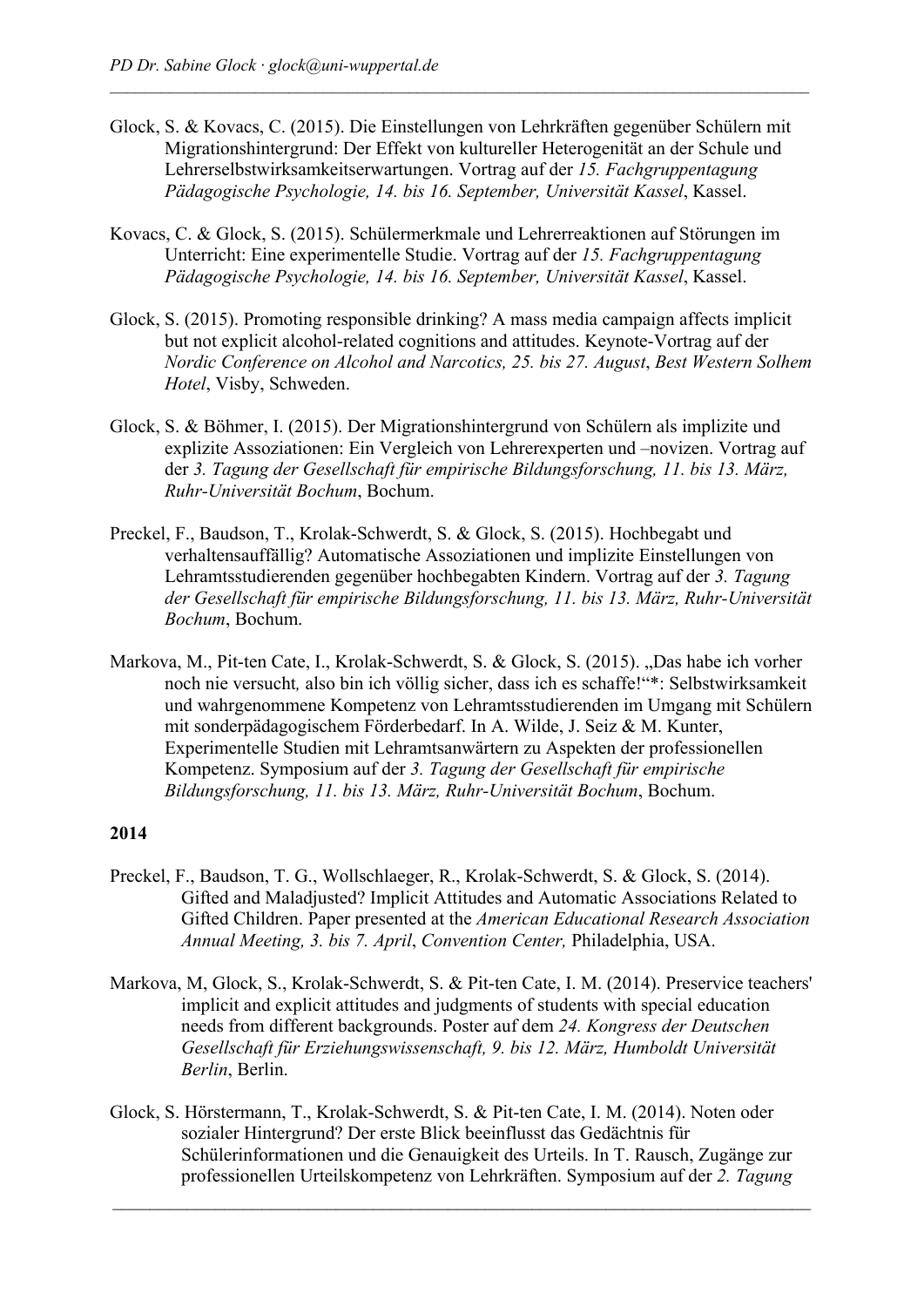*der Gesellschaft für empirische Bildungsforschung, 3. bis 5. März, Goethe-Universität Frankfurt*, Frankfurt.

*\_\_\_\_\_\_\_\_\_\_\_\_\_\_\_\_\_\_\_\_\_\_\_\_\_\_\_\_\_\_\_\_\_\_\_\_\_\_\_\_\_\_\_\_\_\_\_\_\_\_\_\_\_\_\_\_\_\_\_\_\_\_\_\_\_\_\_\_\_\_\_\_\_\_\_\_\_\_\_\_\_\_* 

Glock, S. (2014). Do we need fear appeals? Cigarette warning labels and alternative strategies. Eingeladener Vortrag im *Colloquium des Behavioral Science Institutes, 20. Februar, Radboud Universität Njmegen*, Niederlande.

- Gräsel, C. , Kolak-Schwerdt, S., Böhmer, I., Hörstermann, T. & Glock, S. (2013). Übergangsentscheidungen am Ende der Grundschulzeit. Die Entscheidungsprozesse der Lehrkräfte. Vortrag auf dem *SPP-Abschlusskolloquium im Rahmen des Bildungspolitischen Forums: Vermessung von Kompetenzen, 04. bis 05.Oktober, Goethe-Universität Frankfurt am Main*, Frankfurt am Main.
- Glock, S., Pit-ten Cate, I.M., & Krolak-Schwerdt, S. (2013). Der Einfluss der Verantwortung auf die Genauigkeit und Unverzerrtheit von Lehrerurteilen am Beispiel der Schullaufbahnempfehlung: Unmittelbare und langfristige Effekte. In T. Baudson & F. Preckel, Prädiktoren und Konsequenzen pädagogischer Beurteilungen. Symposium auf der *14. Fachgruppentagung Pädagogische Psychologie, 23. bis 25. September, Universität Hildesheim*, Hildesheim.
- Glock, S., Müller, B. C. N. & Krolak-Schwerdt, S. (2013). Kompensatorische Gesundheitsüberzeugungen und implizite Kognitionen von Rauchern: Ihre Rolle für das Verhalten und ihre Veränderung durch graphische Warnhinweise. In T. Radtke & L. Fleig, Jetzt genießen – später kompensieren: Ein vertiefter Blick auf kompensatorische Gesundheitsüberzeugungen. Symposium auf dem *11. Kongress für Gesundheitspsychologie, 5. bis 7. September, Chambre de Commerce*, Luxemburg.
- Pit-ten Cate, I.M., Krolak-Schwerdt, S., Hörstermann, T., & Glock, S. (2013). Improving orientation processes by applying formal decision rules. In A. Ohle & N. McElvany, Teachers' Competencies and Teacher Judgments. Symposium auf der 15. EARLI *Conference for Research on Learning and Instruction, 27. bis 31. August, Technische Universität München*, München.
- Kovacs, C., Glock, S., Krolak-Schwerdt, S. & Karbach, J. (2013). The role of explicit and implicit attitudes toward minorities in judgment and behavior. Vortrag auf der 15. EARLI *Conference for Research on Learning and Instruction, 27. bis 31. August, Technische Universität München*, München.
- Glock, S. & Krolak-Schwerdt, S. (2013). Student teachers' expectation bias: The nationality of students affects judgments and stereotypical beliefs. Vortrag auf der 15. EARLI *Conference for Research on Learning and Instruction, 27. bis 31. August, Technische Universität München*, München.
- Glock, S. (2013). Changing implicit attitudes toward smoking through external cues. Eingeladener Keynote-Vortrag auf dem *20. MGC-PhD Workshop, 6. bis 9. Mai, Luxemburg*, Luxemburg.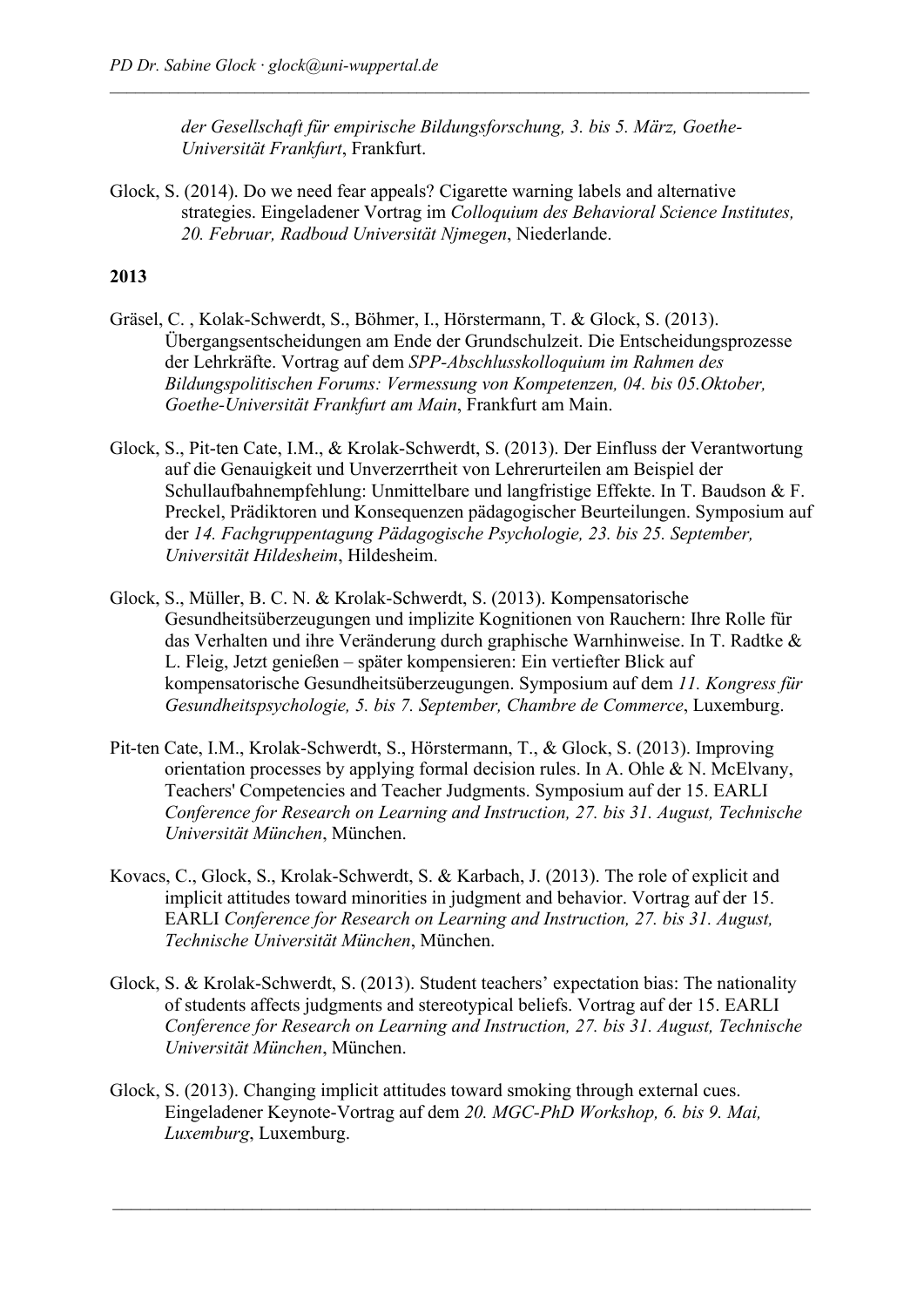Kneer, J. & Glock, S. (2013). Addictive playing: The role of implicit and explicit playing motives. Poster auf der *63. ICA Conference, 17. bis 21. Juni, London,* Großbritannien.

*\_\_\_\_\_\_\_\_\_\_\_\_\_\_\_\_\_\_\_\_\_\_\_\_\_\_\_\_\_\_\_\_\_\_\_\_\_\_\_\_\_\_\_\_\_\_\_\_\_\_\_\_\_\_\_\_\_\_\_\_\_\_\_\_\_\_\_\_\_\_\_\_\_\_\_\_\_\_\_\_\_\_* 

Pit-ten Cate, I.M., Markova, M, Krolak-Schwerdt, S., & Glock, S. (2013). Précision de l'avis d'orientation: une analyse de l'effet de la responsabilité. Vortrag auf dem *colloque de l'ADMEE-Europe, "Evaluation et Autoévaluation: Quels espaces de formation ? ", 9. bis 11. Januar, Universität Fribourg*, Schweiz.

- Glock, S., Müller, B. C. N. & Ritter, S. (2012). Gute Absicht, kein Erfolg? Intendierte und nichtintendierte Wirkungen von Warnhinweisen auf Zigarettenschachteln. Vortrag auf der *6. Tagung des Netzwerk Medien- und Gesundheitskommunikation, 22. bis 23. März, Ludwig-Maximilians-Universität*, München.
- Unz, D., Glock, S. & Kovacs, C. (2012). Alkohol auf der Mattscheibe: Beeinflusst die Darstellung von Alkohol im Fernsehen implizite Einstellungen und das Trinkverhalten bei den Rezipienten? Vortrag angenommen auf der *6. Tagung des Netzwerk Medienund Gesundheitskommunikation, 22. bis 23. März, Ludwig-Maximilians-Universität*, München.
- Glock, S., Klapproth, F., Böhmer, M., & Krolak-Schwerdt, S. (2012). Accountability as a moderator of teachers' tracking decisions: Two experimental studies. Vortrag auf der *Ireland International Conference on Education (IICE)*, *16. bis 18. April, Dublin,* Irland.
- Klapproth, F., Glock, S., Böhmer, M., Krolak-Schwerdt, S. & Martin, R. (2012). Do social variables affect school placement decisions in Luxembourg? Vortrag auf der *Ireland International Conference on Education (IICE)*, *16. bis 18. April*, Dublin, Irland.
- Glock, S., Klapproth, F., Krolak-Schwerdt, S. & Böhmer, M. (2012). Testing the role of accountability in teachers' school placement decisions: Findings from an experimental study. Vortrag auf der *Research in Teaching and Teacher Education Conference SIG 11*, *13. bis 15. Juni,* Bergen, Norwegen.
- Klapproth, F., Glock, S., Böhmer, M., Krolak-Schwerdt, S. & Martin, R. (2012). Some predictors of school placement decisions in Luxembourg: Results from a large-scale study. Vortrag auf der *Research in Teaching and Teacher Education Conference SIG 11*, *13. bis 15. Juni,* Bergen, Norwegen.
- Glock, S., Kneer, J. & Krolak-Schwerdt, S. (2012). Task and category fit as determinants of information processing: the case of forensic psychologists. Vortrag auf der *8. Summer Conference: Research in Forensic Psychiatry, 5. bis 6. Juli, Regensburg, Deutschland.*
- Kovacs, C., Glock, S. & Unz, D. (2012). 'Smoking is childish': How social and copingrelated warning labels may help fight smoking. Vortrag auf der 26. *Conference of the European Health Psychology Society, 21. bis 25. August,* Prag, Tschechische Republik.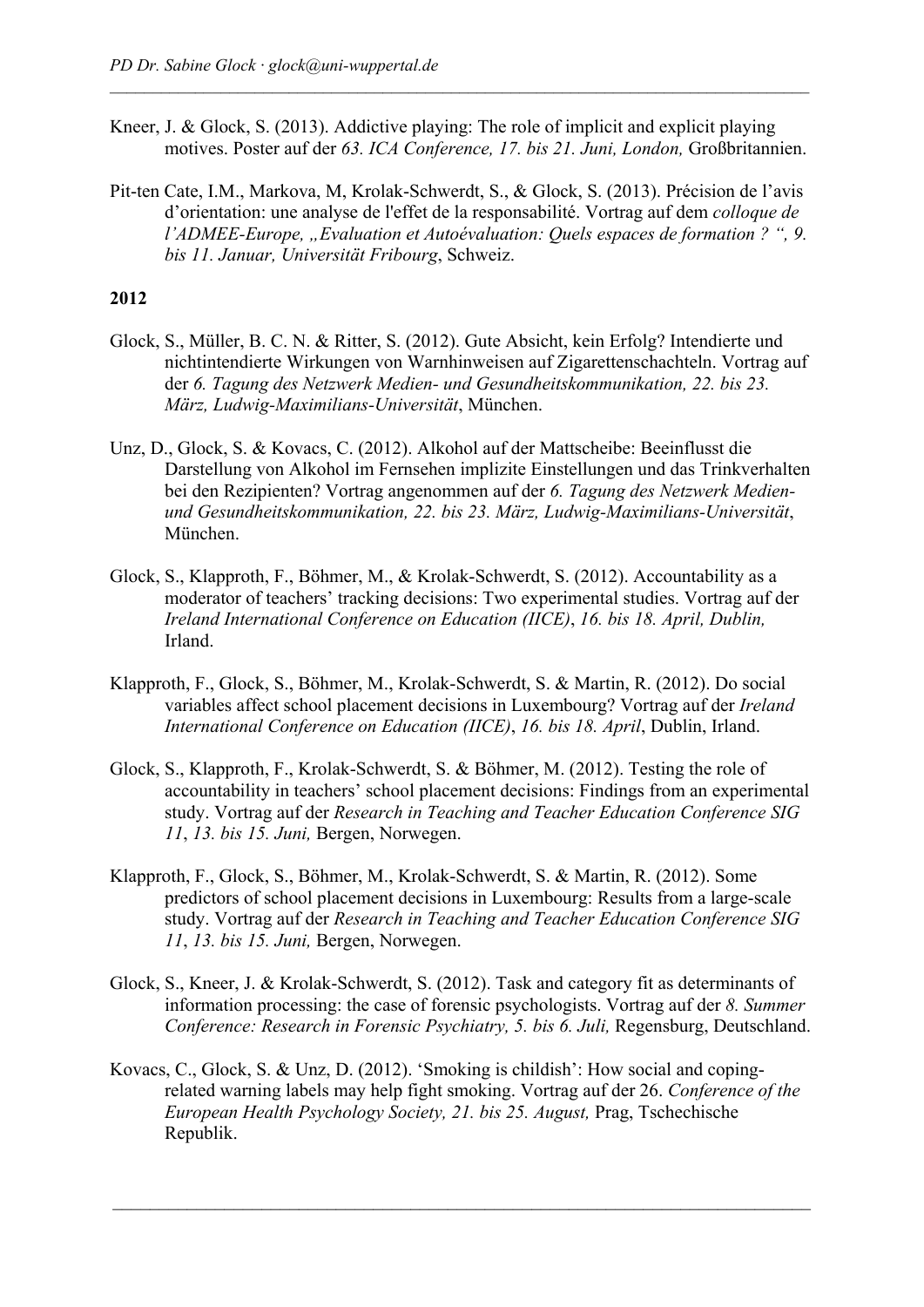Pit-ten Cate, I.M., Krolak-Schwerdt, S., Glock, S., & Markova, M. (2012). Orientation decisions concerning the transition from Primary to Secondary School: The effect of responsibility and accountability. Vortrag auf der *European Conference on Educational Research (ECER), 17. bis 21. September*, Cádiz, Spanien.

*\_\_\_\_\_\_\_\_\_\_\_\_\_\_\_\_\_\_\_\_\_\_\_\_\_\_\_\_\_\_\_\_\_\_\_\_\_\_\_\_\_\_\_\_\_\_\_\_\_\_\_\_\_\_\_\_\_\_\_\_\_\_\_\_\_\_\_\_\_\_\_\_\_\_\_\_\_\_\_\_\_\_* 

- Kovacs, C., Glock, S. & Unz, D. (2012). Nastrowje! Der Einfluss von Alkoholwerbung auf implizite und explizite Einstellungen und Alkoholkonsumverhalten. Vortrag auf dem *48. Kongress der Deutschen Gesellschaft für Psychologie (DGPs), 23. bis 27. September*, Bielefeld, Deutschland.
- Rieger, D., Kneer, J. & Glock, S. (2012). Blond, thin, & dumb? Model casting shows' consequences on self-esteem and cognitive performance among female students. Vortrag auf dem *48. Kongress der Deutschen Gesellschaft für Psychologie (DGPs), 23. bis 27. September*, Bielefeld, Deutschland.

- Böhmer, M., Glock, S., Klapproth, F., & Krolak-Schwerdt, S. (2011). When does students' gender affect teachers' school placement decisions? An experimental study with Luxembourgish primary school teachers. Vortrag auf der *Gender Variations in Educational Success Konferenz, 3. bis 5. Oktober, Universität Luxemburg*, Luxemburg.
- Niemeier, S., Süssenbach, P. & Glock, S. (2011). Aus den Augen aus dem Sinn? Raucher/innen und die Vermeidung aversiver kombinierter Warnhinweise auf Zigarettenschachteln. Poster auf der *13. Tagung der Fachgruppe Sozialpsychologie, 18. bis 21. September, Helmut-Schmidt-Universität,* Hamburg, Deutschland.
- Herfordt, J. & Glock, S. (2011). Automatische Beurteilung von Schülern: Die Rolle des sozialen Hintergrunds und der Leistung. Vortrag auf der *13. Tagung der Fachgruppe Sozialpsychologie, 18. bis 21. September, Helmut-Schmidt-Universität,* Hamburg, Deutschland.
- Klapproth, F., Glock, S., Böhmer, M. & Krolak-Schwerdt, S. (2011). Der Einfluss von Verbindlichkeit auf Schullaufbahnempfehlungen: Eine experimentelle Untersuchung. Vortrag auf der *13. Tagung der Fachgruppe Pädagogische Psychologie, 14. bis 16. September, Universität Erfurt*, Erfurt, Deutschland.
- Klapproth, F., Böhmer, M., Glock, S. & Krolak-Schwerdt, S. (2011). The role of accountability in school placement decisions: An experimental study. *Vortrag auf der 14th EARLI Konferenz, 30. August bis 3. September*, *University of Exeter,* Großbritannien.
- Glock, S. (2011). "Rauchen macht einsam": Soziale und Stressmanagementaspekte des Rauchens als alternativer Ansatz für Warnhinweise. Vortrag auf dem *10. Kongress für Gesundheitspsychologie, 31. August bis 2. September, Freie Universität Berlin*, Berlin, Deutschland.
- Müller, B. C. N., Glock, S. & Ritter, S. (2011). Increased self-involvement improves the effectiveness of Tobacco Control Warning labels. Vortrag auf dem *10. Kongress für*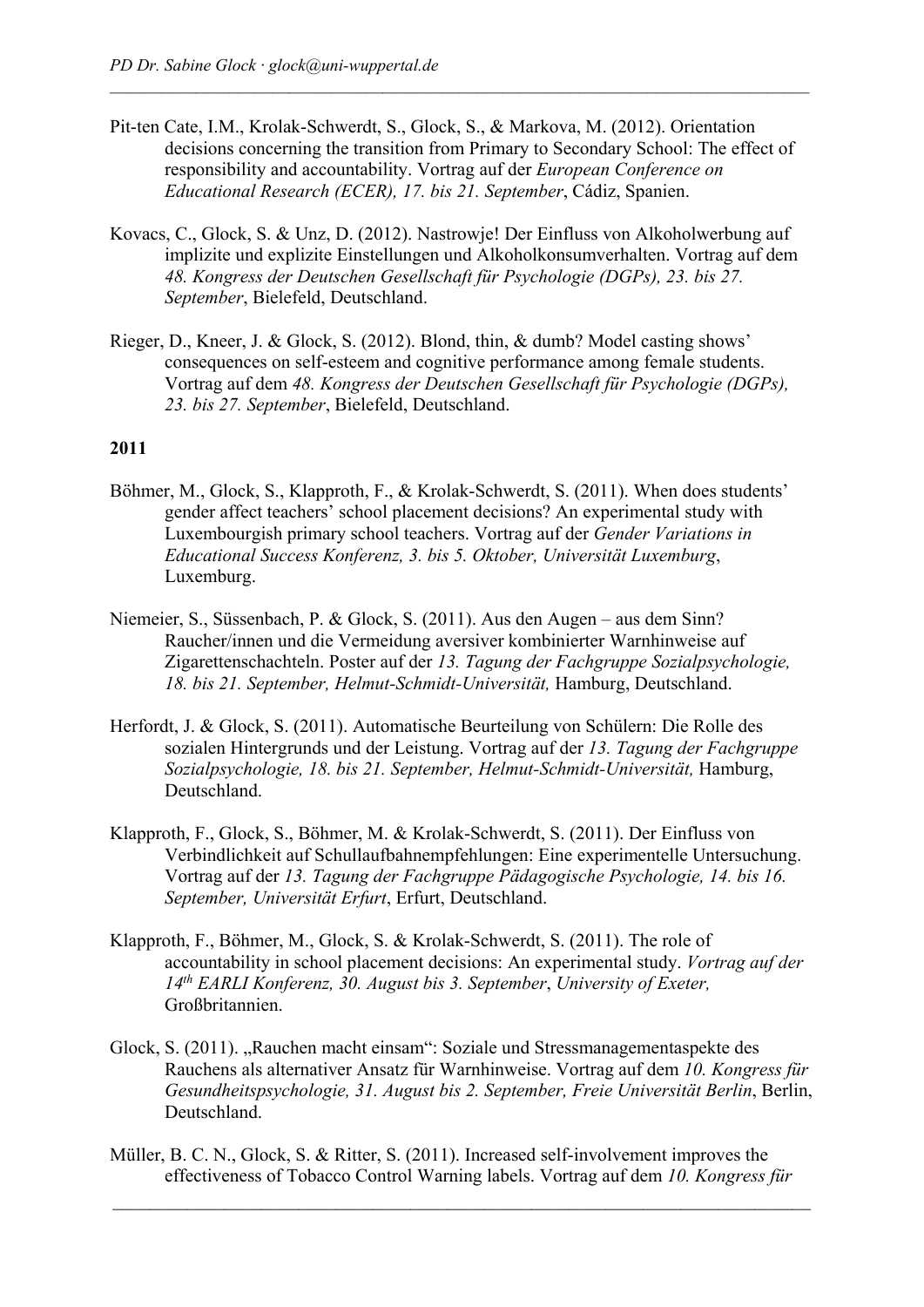*Gesundheitspsychologie, 31. August bis 2. September, Freie Universität Berlin*, Berlin, Deutschland.

Glock, S., Müller, B. C. N. & Ritter, S. (2011). Warning labels as medium for health communication and the influence of the design on risk perception. Vortrag auf der 7. *Fachgruppentagung Medienpsychologie, 10. bis 11. August*, *Jacobs University*, Bremen, Deutschland.

*\_\_\_\_\_\_\_\_\_\_\_\_\_\_\_\_\_\_\_\_\_\_\_\_\_\_\_\_\_\_\_\_\_\_\_\_\_\_\_\_\_\_\_\_\_\_\_\_\_\_\_\_\_\_\_\_\_\_\_\_\_\_\_\_\_\_\_\_\_\_\_\_\_\_\_\_\_\_\_\_\_\_* 

Glock, S. (2011). Implicit attitudes toward smoking: contrasting smoking and non-smoking in an affective priming task. Poster auf dem *16th General Meeting of the European Association of Social Psychology, 12. bis 16. Juli*, Stockholm, Schweden.

## **2010**

- Glock, S., Krolak-Schwerdt, S., Zöller, I. & Martin, R. (2010). Grundschulempfehlung in Luxemburg- gleiche Chancen für alle? Poster auf dem *47. Kongress der Deutschen Gesellschaft für Psychologie (DGPs), 26. bis 30. September,* Bremen, Deutschland.
- Glock, S. & Krolak-Schwerdt, S. (2010). Smoking isn't cool! The smoking self-concept and the impact of different smoking aspects on behaviour change. Vortrag auf der 12. *European Social Cognition Network Transfer of Knowledge Conference, 25. bis 29. August*, Göteborg, Schweden.
- Glock, S. (2010). Thank you for not smoking! How smokers could be tempted towards quitting. Vortrag auf der *ICAP – International Conference of Applied Psychology, 11. bis 16. July*, Melbourne, Australien.
- Glock, S. (2010). "Wenn ich rauche, ist das cool, wenn du rauchst, ist das widerlich." Unterschiede in der selbst- und fremdbezogenen Wahrnehmung positiver und negativer Aspekte des Rauchens. Poster auf dem *9. Kongress der Österreichischen Gesellschaft für Psychologie (ÖGP), 8. bis 10. April, Universität von Salzburg,*  Salzburg, Österreich*.*
- Glock, S. (2010). Endlich Exraucher implizite Einstellungen von Rauchern gegenüber Rauchsituationen. Vortrag auf der *52. Tagung experimentell arbeitender Psychologen (TeaP), 22. bis 24. März, Universität des Saarlandes*, Saarbrücken, Deutschland*.*
- Hünninghaus, M., Unz, D. & Glock, S. (2010). Aggressive Kognitionen nach dem Spielen gewalthaltiger Computerspiele – Auswirkung der Erfahrung mit Gewaltspielen. Vortrag auf der *52. Tagung experimentell arbeitender Psychologen (TeaP), 22. bis 24. März, Universität des Saarlandes,* Saarbrücken, Deutschland.

- Glock, S (2009). The influence of textual and graphic warning labels on risk perception among smokers. Vortrag auf der *Fachgruppentagung Medienpsychologie, 9. bis 11. September, Universität Duisburg*, Duisburg, Deutschland.
- Glock, S. & Kneer, J. (2009). Sind die abschreckenden Bilder wirksam? Der Einfluss der Warnhinweise auf die Entstehung kognitiver Dissonanz bei Rauchern. Vortrag auf